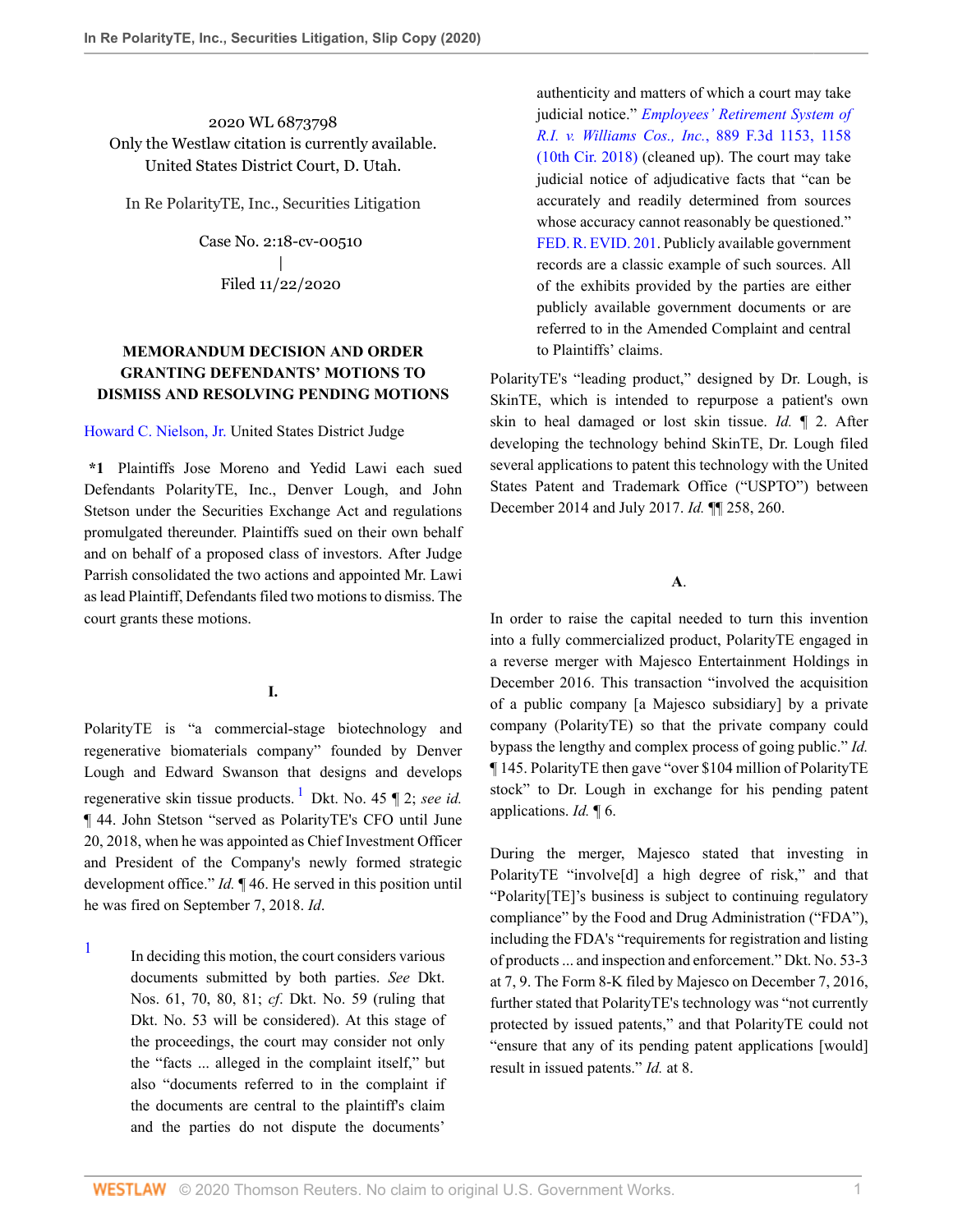**B**.

**\*2** On March 31, 2017, a week before the merger closed, the USPTO "posted on the ... SkinTE Patent Application's website its decision to issue a Non-Final Rejection of the patent." Dkt. No. 45 ¶ 6. The USPTO concluded that the patent application "failed the written description requirement" and was also " 'obvious' in light of three prior publications." *Id.* 149. A letter notifying PolarityTE of this decision was mailed on "the same day [as] the [m]erger." *Id.* ¶ 6. After this Non-Final Rejection, PolarityTE made several conflicting statements, sometimes stating that Dr. Lough had patented the SkinTE technology, and sometimes indicating that the patent was pending.<sup>[2](#page-1-0)</sup> PolarityTE clearly indicated in at least three SEC filings, however, that PolarityTE "do[es] not currently own any issued patents" and that PolarityTE "cannot ensure that any of the pending patent applications we acquire, have acquired, or may file will result in issued patents." Dkt. Nos. 70-1 at 3, 70-2 at 5, 70-3 at 4.

<span id="page-1-0"></span>[2](#page-1-1) *Compare, e.g.,* Dkt. No. 45 ¶ 51 (PolarityTE "is the owner of a novel regenerative medicine and tissue engineering platform developed and patented by Dr. Lough") (emphasis omitted), *with, e.g., id*. ¶ 62 ("Dr. Lough is the named inventor under a pending patent application") (emphasis omitted).

In June 2018, USPTO posted a "Final Rejection of the November 2015 SkinTE Patent Application." Dkt. No. 45 ¶ 92. "The USPTO determined that 'no claim is allowed' because [the patent applications] were 'obvious' as defined by [35 U.S.C. 103.](http://www.westlaw.com/Link/Document/FullText?findType=L&pubNum=1000546&cite=35USCAS103&originatingDoc=Id6e0c9e02e4111ebb8aed9085e1cb667&refType=LQ&originationContext=document&vr=3.0&rs=cblt1.0&transitionType=DocumentItem&contextData=(sc.Search))" *Id.* PolarityTE never directly addressed this Final Rejection, but it did make a few statements that were more cautious regarding the patent applications, indicating, for example, that "[s]ome of the factors that may cause the market price of our common stock to fluctuate" include "developments or disputes concerning patents." *Id.* ¶ 94 (emphasis omitted).

In October 2017, several months after the USPTO's initial rejection of the patent, *Seeking Alpha* published an article "exposing PolarityTE's contradictory, misleading and flipflopping statements" in which the Company had "at times" stated that it had "patented technology" and at other times stated that it had a "patent application." *Id.* ¶ 9. This article acknowledged, however, that PolarityTE's SEC filings "clearly indicate[ ] that the company's asset is a patent application that has not yet been granted by the USPTO." Dkt. No. 53-12 at 19 (emphasis omitted). After this article was published, PolarityTE's stock price fell by 3.94%. *See* Dkt. No. 45 ¶ 112.

In June 2018, after the USPTO's final rejection, *Citron Research* issued an article "exposing the Defendants' failure to disclose" this rejection or the previous non-final rejection. *Id.* ¶ 113. An article published in *Seeking Alpha*'s the next month, however, argued that the *Citron Research* article "greatly exaggerated the significance of [PolarityTE's] initial patent application rejection." Dkt. No. 53-14 at 2. Following the release of the *Citron Research* article, PolarityTE's stock price fell by 31.81%. *See* Dkt. No. 45 ¶ 114.

<span id="page-1-1"></span>PolarityTE then issued a press release that in part addressed the *Citron Research* article, stating that PolarityTE "is actively pursuing a variety of claims within multiple published non-provisional patent applications in the U.S." and that it "is common for a first office action [from the USPTO] to be referred to as a 'non-final rejection,' and for a second office action to be referred to as a 'final rejection.' " *Id.* ¶ 115. And indeed, the USPTO itself recognizes that a "Final Rejection" does not in fact terminate a patent application: "there is no such thing as a terminal rejection. Prosecution terminates with either an issued patent or an abandonment" of the application. Dkt. No. 53-19 at 5. "PolarityTE's share price fell another ... 12.68%" after this press release. Dkt. No. 45 ¶ 116.

**C**.

Meanwhile, on October 3, 2017, PolarityTE announced that it had registered SkinTE with the FDA "as an HCT/P solely under Section 361 of the Public Health Service Act and 21 CFR 1271." *Id.* ¶ 66 (emphasis omitted). An HCT/P is a human cells and tissue-based product. *Id.* The Public Health Service Act provides two avenues for registering HCT/Ps— Section 351 and Section 361.

**\*3** For an HCT/P to be qualified for registration under Section 361, it must meet the following criteria:

(1) The HCT/P is minimally manipulated;

(2) The HCT/P is intended for homologous use only, as reflected by the labeling, advertising, or other indications of the manufacturer's objective intent;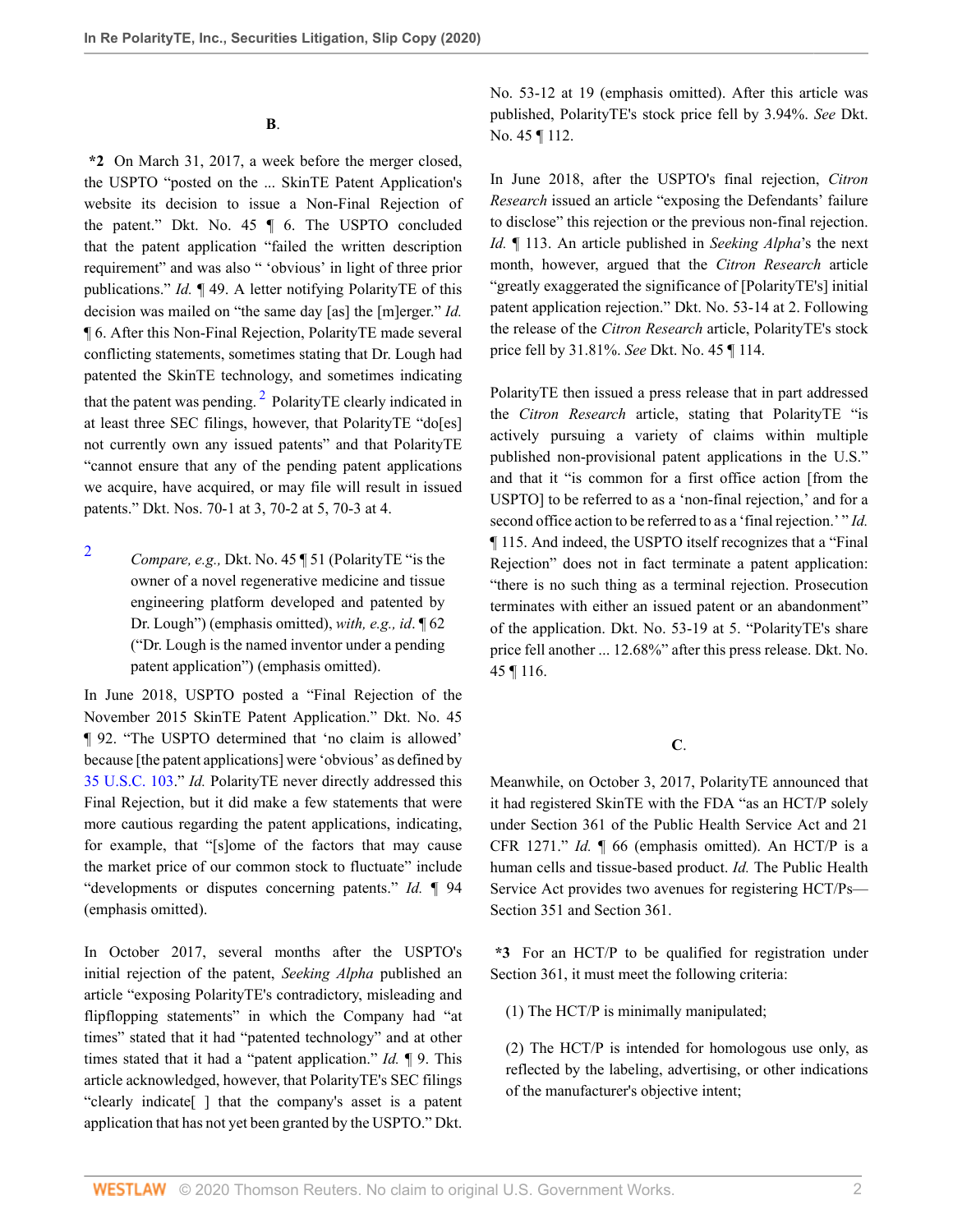(3) The manufacture of the HCT/P does not involve the combination of the cells or tissues with another article, except for water, crystalloids, or a sterilizing, preserving, or storage agent, provided that the addition of water, crystalloids, or the sterilizing, preserving, or storage agent does not raise new clinical safety concerns with respect to the HCT/P; and

(4) Either:

(i) The HCT/P does not have a systemic effect and is not dependent upon the metabolic activity of living cells for its primary function; or

(ii) The HCT/P has a systemic effect or is dependent upon the metabolic activity of living cells for its primary function, and:

(a) Is for autologous use;

(b) Is for allogeneic use in a first-degree or second-degree blood relative; or

(c) Is for reproductive use.

#### [21 C.F.R. § 1271.10\(a\).](http://www.westlaw.com/Link/Document/FullText?findType=L&pubNum=1000547&cite=21CFRS1271.10&originatingDoc=Id6e0c9e02e4111ebb8aed9085e1cb667&refType=RB&originationContext=document&vr=3.0&rs=cblt1.0&transitionType=DocumentItem&contextData=(sc.Search)#co_pp_8b3b0000958a4)

Unlike HCT/Ps registered under Section 351, HCT/Ps registered "under Section 361 are not required to obtain premarket approval/clearance from the FDA and do not require the extensive registration, manufacturing, and reporting steps required [for registration] under Section 351 since the marketers of HCT/Ps are permitted to selfdesignate." *Id.* ¶ 253. "The time to market for a Section 361 HCT/P is typically one to two years and the development costs run around \$1 million," while for a product registered under Section 351, "time to market from first development is typically over 10 years and development costs can run well into the billions." *Id.* ¶¶ 252–53.

Before and after registering SkinTE under Section 361, PolarityTE made several statements representing that SkinTE was "appropriately" registered under Section 361 because it is an "autologous, homologous" product. *See, e.g., id.* ¶ 55 (PolarityTE June 8, 2017, Form 8-K and attached press release "announc[ing] pre-clinical results for the SkinTE product and claim[ing] that it is an autologous homologous SkinTE TM construct" (cleaned up)); *Id.* ¶ 85 (PolarityTE's March 19, 2018, 10-Q stating that PolarityTE "believe[s] that our current product candidates are appropriately regulated under Section 361" (cleaned up)).

In July 2018, *Seeking Alpha* published an article arguing "that the SkinTE product did not meet the requirements for regulation under Section 361 because the product did not meet the 'minimally manipulated' and 'not combined with another article' prongs." *Id*. ¶ 117. The article opined that SkinTE "obviously meets the other requirements for" Section 361 registration, however. Dkt. No. 53-14 at 3. The article acknowledged that its conclusions were not based upon "any statements by management" or the FDA, and it warned readers to "not take our word as gospel" as the authors were "far from lawyers or specialists in regenerative medicine." *Id*. at 4–5. The same month, *Ozgur Ogut* also published an article, likewise maintaining that SkinTE "did not meet the 'homologous use' " requirement for Section 361 registration. Dkt. No. 45 ¶ 119. More broadly, this article questioned "how SkinTE meets the first, second, and third criteria" for Section 361 registration. Dkt. No. 53-15 at 9. After these articles were published, PolarityTE's share price fell 12.41%. Dkt. No. 45 ¶ 120.

**\*4** Two years later, on August 6, 2020, PolarityTE filed a Form 10-Q reporting that after "informal, voluntary discussions between [PolarityTE] and the FDA ... [the FDA's] preliminary assessment is that SkinTE does not meet the requirements to be regulated" under Section 361, and that SkinTE "should be regulated under Section 351" instead. Dkt. No. 81 at 3. PolarityTE stated that it had "re-evaluated [its] regulatory approach and determined it is prudent to submit an investigational new drug application (IND), and thereafter a biologics license application (BLA) for SkinTE, and to adjust the focus of [its] commercial effort for SkinTE." *Id.*

## **D**.

In the first half of 2018, PolarityTE moved its manufacturing to an approximately 200,000-square-foot facility in Salt Lake City, Utah. *See* Dkt. No. 45 ¶ 104. Soon after, "FDA inspectors conducted an examination of PolarityTE's" new facility. *Id.* ¶ 225; *see id.* ¶ 212. During such inspections, FDA "[i]nvestigators note facts that, in their judgment, constitute violations of FDA standards" and use "[a] Form 483 ... [to] notify[ ] the inspected establishment's top management in writing of significant objectionable conditions" relating to FDA-regulated products at the location. *Id.* ¶ 213 (emphasis omitted). A Form 483 identifies the FDA's "inspectional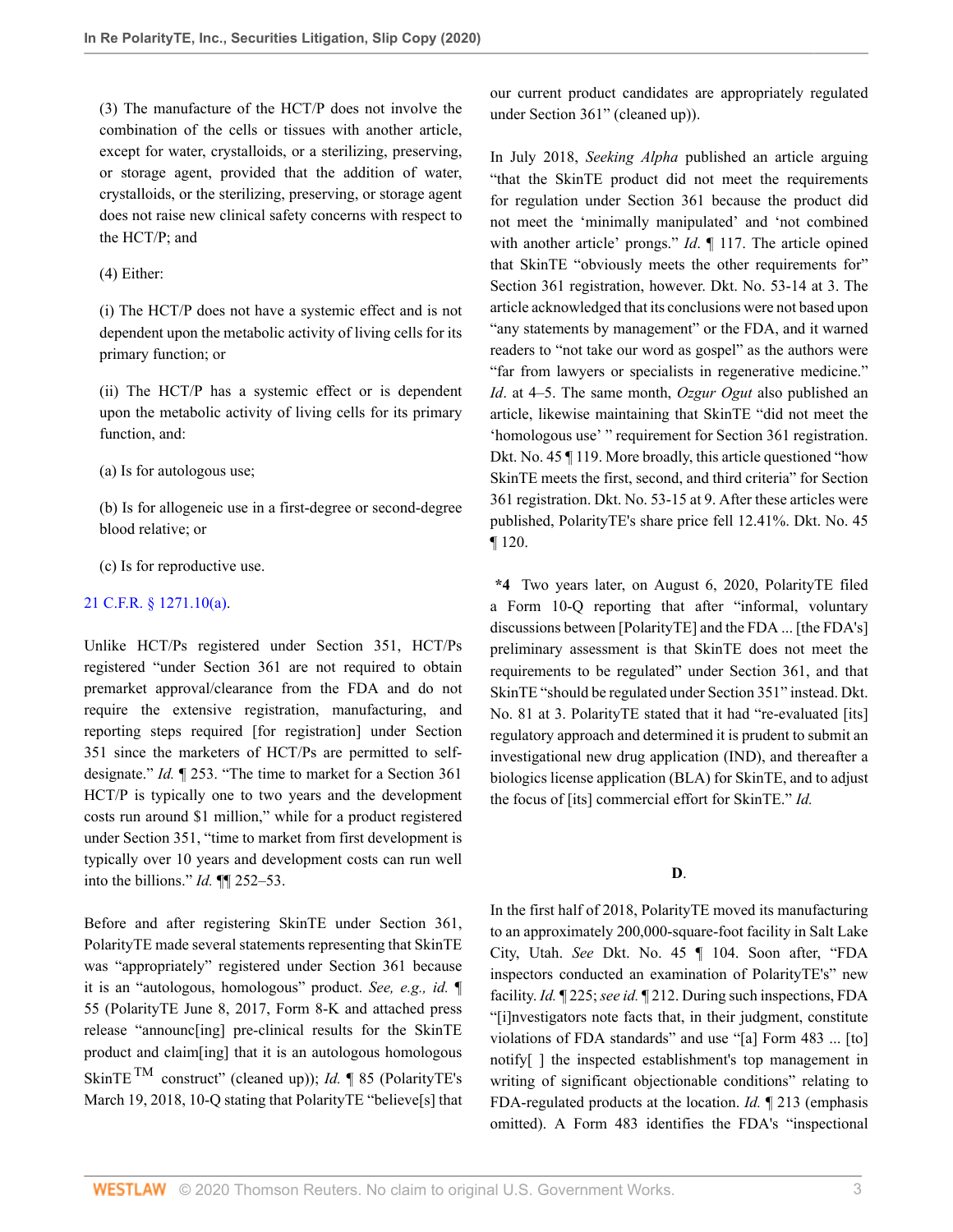observations," but does "not represent a final Agency determination regarding [the company's] compliance" with FDA regulations. Dkt. No. 53-16 at 2. After the inspection of PolarityTE's facility, the FDA issued a Form 483 documenting "eight separate observed violations of [FDA] regulations." Dkt. No. 45 ¶¶ 226–27. In September and October of 2018, two investing websites, *The Capitol Forum* and *Citron Research*, published articles reporting that PolarityTE had received a Form 483, and PolarityTE's stock fell by 12.87% and 17.05%, respectively, after the articles were published. *See id.* ¶¶ 123–26.

#### **E.**

"Following *The Capitol Forum* article, Polarity[TE] announced that it had notified governmental authorities of 'suspected significant illegal trading in [PolarityTE's] securities,' which appeared 'to be in strategic coordination with the publication of misleading materials,' including the [articles] discussed above." Dkt. No. 49 at 18 (quoting Dkt. No. 53-17 at 2). A few days later, "PolarityTE received a document request and inquiries from the SEC relating to subjects addressed in the short seller reports published by *Citron Research* and others." Dkt. No. 45 ¶ 170. While PolarityTE did not disclose this document request from the SEC in the Form 10-K that covered this period, the Form noted that

> [t]he market price for our common stock may be influenced by many factors, including: ... announcement[s] of investigations or regulatory scrutiny of our operations or lawsuits filed against us.... Except as noted above, at October 31, 2018, we were not a party to any legal or arbitration proceedings that may have significant effects on our financial position or results of operations. No governmental proceedings are pending or, to our knowledge, contemplated against us.

*Id*. ¶ 109 (cleaned up).

**II.**

Section 10(b) of the Securities Exchange Act prohibits the use of "any manipulative or deceptive device" "in connection with the purchase or sale of any security."  $\frac{15 \text{ U.S.C. } 8}{\text{ U.S.C. } 8}$ [78j\(b\)](http://www.westlaw.com/Link/Document/FullText?findType=L&pubNum=1000546&cite=15USCAS78J&originatingDoc=Id6e0c9e02e4111ebb8aed9085e1cb667&refType=RB&originationContext=document&vr=3.0&rs=cblt1.0&transitionType=DocumentItem&contextData=(sc.Search)#co_pp_a83b000018c76). This statute also empowers the SEC to "prescribe [such rules] as necessary or appropriate [to protect] the public interest ... [and] investors" from the use of such "manipulative or deceptive device[s]." *Id.* The SEC did so in Rule 10b-5, which makes it

unlawful for any person, directly or indirectly, by the use of any means or instrumentality of interstate commerce, or of the mails or of any facility of any national securities exchange,

- **\*5** (a) To employ any device, scheme, or artifice to defraud,
- (b) To make any untrue statement of a material fact or to omit to state a material fact necessary in order to make the statements made, in the light of the circumstances under which they were made, not misleading, or
- (c) To engage in any act, practice, or course of business which operates or would operate as a fraud or deceit upon any person,

in connection with the purchase or sale of any security.

#### [17 C.F.R. § 240.10b-5.](http://www.westlaw.com/Link/Document/FullText?findType=L&pubNum=1000547&cite=17CFRS240.10B-5&originatingDoc=Id6e0c9e02e4111ebb8aed9085e1cb667&refType=LQ&originationContext=document&vr=3.0&rs=cblt1.0&transitionType=DocumentItem&contextData=(sc.Search))

"Section 10(b) and Rule 10b-5 [together] create an implied private cause of action arising from fraud in the purchase or sale of securities." *[Hampton v. root9B Techs., Inc.](http://www.westlaw.com/Link/Document/FullText?findType=Y&serNum=2045151247&pubNum=0000506&originatingDoc=Id6e0c9e02e4111ebb8aed9085e1cb667&refType=RP&fi=co_pp_sp_506_1298&originationContext=document&vr=3.0&rs=cblt1.0&transitionType=DocumentItem&contextData=(sc.Search)#co_pp_sp_506_1298)*, 897 F.3d

[1291, 1298 \(10th Cir. 2018\)](http://www.westlaw.com/Link/Document/FullText?findType=Y&serNum=2045151247&pubNum=0000506&originatingDoc=Id6e0c9e02e4111ebb8aed9085e1cb667&refType=RP&fi=co_pp_sp_506_1298&originationContext=document&vr=3.0&rs=cblt1.0&transitionType=DocumentItem&contextData=(sc.Search)#co_pp_sp_506_1298); *see also[Blue Chip Stamps v.](http://www.westlaw.com/Link/Document/FullText?findType=Y&serNum=1975129803&pubNum=0000780&originatingDoc=Id6e0c9e02e4111ebb8aed9085e1cb667&refType=RP&fi=co_pp_sp_780_730&originationContext=document&vr=3.0&rs=cblt1.0&transitionType=DocumentItem&contextData=(sc.Search)#co_pp_sp_780_730) Manor Drug Stores*[, 421 U.S. 723, 730 \(1975\).](http://www.westlaw.com/Link/Document/FullText?findType=Y&serNum=1975129803&pubNum=0000780&originatingDoc=Id6e0c9e02e4111ebb8aed9085e1cb667&refType=RP&fi=co_pp_sp_780_730&originationContext=document&vr=3.0&rs=cblt1.0&transitionType=DocumentItem&contextData=(sc.Search)#co_pp_sp_780_730) To properly state a claim, a plaintiff's complaint must allege:

(1) a material misrepresentation (or omission),

(2) scienter, *i.e.*, a wrongful state of mind,

(3) in connection with the purchase or sale of a security,

(4) reliance, often referred to in cases involving public securities markets (fraud-on-the-market cases) as "transaction causation,"

(5) economic loss, and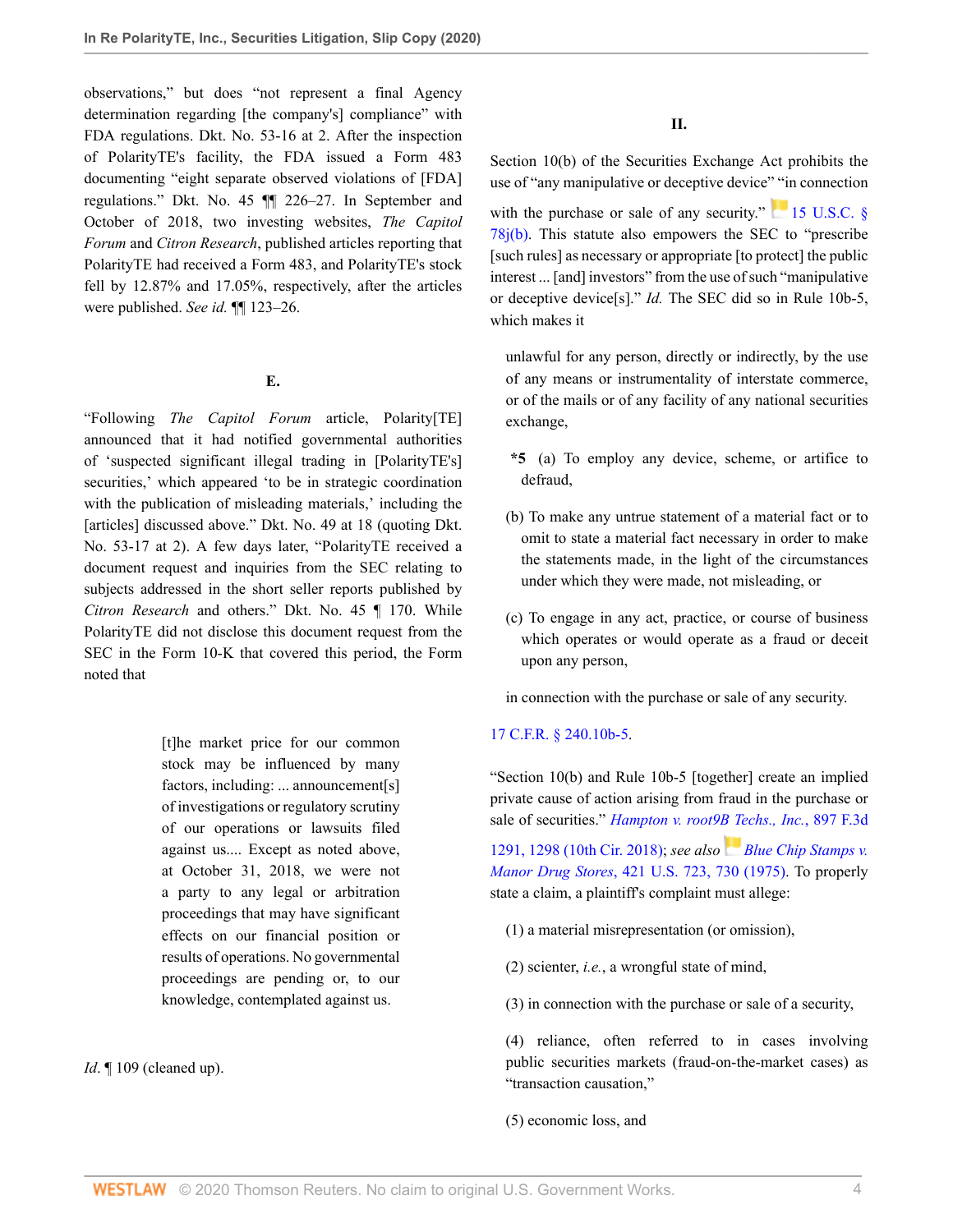(6) "loss causation," *i.e.*, a causal connection between the material misrepresentation and the loss.

*[D](https://1.next.westlaw.com/Link/RelatedInformation/Flag?documentGuid=I9a6b7fd0b03211d9a707f4371c9c34f0&transitionType=InlineKeyCiteFlags&originationContext=docHeaderFlag&Rank=0&contextData=(sc.Search) )ura Pharm., Inc. v. Broudo*[, 544 U.S. 336, 341–42 \(2005\)](http://www.westlaw.com/Link/Document/FullText?findType=Y&serNum=2006478482&pubNum=0000780&originatingDoc=Id6e0c9e02e4111ebb8aed9085e1cb667&refType=RP&fi=co_pp_sp_780_341&originationContext=document&vr=3.0&rs=cblt1.0&transitionType=DocumentItem&contextData=(sc.Search)#co_pp_sp_780_341) (cleaned up). The parties here dispute whether Plaintiffs have adequately alleged material misrepresentations or omissions, scienter, and loss causation.<sup>[3](#page-4-0)</sup>

<span id="page-4-1"></span><span id="page-4-0"></span>[3](#page-4-1) The court does not reach the question whether Plaintiffs have adequately alleged scienter because it concludes that Plaintiffs have failed adequately to allege materiality, loss causation, or both, for each of the misrepresentations or omissions they allege.

#### **A.**

"Information is material only if a reasonable investor would consider it important in determining whether to buy or sell stock." *[Employees' Retirement System of R.I. v.](http://www.westlaw.com/Link/Document/FullText?findType=Y&serNum=2044509516&pubNum=0000506&originatingDoc=Id6e0c9e02e4111ebb8aed9085e1cb667&refType=RP&fi=co_pp_sp_506_1167&originationContext=document&vr=3.0&rs=cblt1.0&transitionType=DocumentItem&contextData=(sc.Search)#co_pp_sp_506_1167) Williams Cos., Inc.*[, 889 F.3d 1153, 1167 \(10th Cir. 2018\)](http://www.westlaw.com/Link/Document/FullText?findType=Y&serNum=2044509516&pubNum=0000506&originatingDoc=Id6e0c9e02e4111ebb8aed9085e1cb667&refType=RP&fi=co_pp_sp_506_1167&originationContext=document&vr=3.0&rs=cblt1.0&transitionType=DocumentItem&contextData=(sc.Search)#co_pp_sp_506_1167) (internal quotations omitted). The court must also consider "other information already available to the market [because] unless the statement significantly alter[s] the 'total mix' of [info](https://1.next.westlaw.com/Link/RelatedInformation/Flag?documentGuid=I7fdf17b4942811d9a707f4371c9c34f0&transitionType=InlineKeyCiteFlags&originationContext=docHeaderFlag&Rank=0&contextData=(sc.Search) )rmation available, it will not be considered material."

*Grossman v. Novell, Inc.*[, 120 F.3d 1112, 1119 \(10th Cir.](http://www.westlaw.com/Link/Document/FullText?findType=Y&serNum=1997168063&pubNum=0000506&originatingDoc=Id6e0c9e02e4111ebb8aed9085e1cb667&refType=RP&fi=co_pp_sp_506_1119&originationContext=document&vr=3.0&rs=cblt1.0&transitionType=DocumentItem&contextData=(sc.Search)#co_pp_sp_506_1119) [1997\)](http://www.westlaw.com/Link/Document/FullText?findType=Y&serNum=1997168063&pubNum=0000506&originatingDoc=Id6e0c9e02e4111ebb8aed9085e1cb667&refType=RP&fi=co_pp_sp_506_1119&originationContext=document&vr=3.0&rs=cblt1.0&transitionType=DocumentItem&contextData=(sc.Search)#co_pp_sp_506_1119) (cleaned up). As a general matter, "Rule 10b-5 does not create an affirmative duty to disclose any and all material information." *Williams Cos.*[, 889 F.3d at 1164](http://www.westlaw.com/Link/Document/FullText?findType=Y&serNum=2044509516&pubNum=0000506&originatingDoc=Id6e0c9e02e4111ebb8aed9085e1cb667&refType=RP&fi=co_pp_sp_506_1164&originationContext=document&vr=3.0&rs=cblt1.0&transitionType=DocumentItem&contextData=(sc.Search)#co_pp_sp_506_1164) (internal quotations omitted). Rather, "a duty to disclose arises only where both the statement made is material, and the omitted fact is material to the statement in that it alters the meaning of the statement." *Id*. (cleaned up)

Courts have identified several categories of statements that are generally not considered materially misleading. Two such categories recognized by the 10th Circuit are "pure statements of opinion" and "statements of optimism that are not capable of objective verification." *Hampton,* [897 F.3d at](http://www.westlaw.com/Link/Document/FullText?findType=Y&serNum=2045151247&pubNum=0000506&originatingDoc=Id6e0c9e02e4111ebb8aed9085e1cb667&refType=RP&fi=co_pp_sp_506_1299&originationContext=document&vr=3.0&rs=cblt1.0&transitionType=DocumentItem&contextData=(sc.Search)#co_pp_sp_506_1299) [1299](http://www.westlaw.com/Link/Document/FullText?findType=Y&serNum=2045151247&pubNum=0000506&originatingDoc=Id6e0c9e02e4111ebb8aed9085e1cb667&refType=RP&fi=co_pp_sp_506_1299&originationContext=document&vr=3.0&rs=cblt1.0&transitionType=DocumentItem&contextData=(sc.Search)#co_pp_sp_506_1299) (cleaned up).

Pure statements of opinion are not materially misleading if they accurately represent "the speakers' beliefs concerning then-present factual conditions" and "rest on a factual basis that justifies them as accurate, the absence of which renders them misleading." *Id.* (internal quotations omitted). This does not mean that "[a]n opinion statement ... [is] necessarily misleading when an issuer knows, but fails to disclose, some fact cutting the other way" because "[r]easonable investors understand that [opin](https://1.next.westlaw.com/Link/RelatedInformation/Flag?documentGuid=Ibe9e5804d1f811e4a807ad48145ed9f1&transitionType=InlineKeyCiteFlags&originationContext=docHeaderFlag&Rank=0&contextData=(sc.Search) )ions sometimes rest on a weighing of

competing facts." *[Omnicare, Inc. v. Laborers Dist. Council](http://www.westlaw.com/Link/Document/FullText?findType=Y&serNum=2035661902&pubNum=0000780&originatingDoc=Id6e0c9e02e4111ebb8aed9085e1cb667&refType=RP&fi=co_pp_sp_780_189&originationContext=document&vr=3.0&rs=cblt1.0&transitionType=DocumentItem&contextData=(sc.Search)#co_pp_sp_780_189) Const. Industry Pension Fund*[, 575 U.S. 175, 189–90 \(2015\).](http://www.westlaw.com/Link/Document/FullText?findType=Y&serNum=2035661902&pubNum=0000780&originatingDoc=Id6e0c9e02e4111ebb8aed9085e1cb667&refType=RP&fi=co_pp_sp_780_189&originationContext=document&vr=3.0&rs=cblt1.0&transitionType=DocumentItem&contextData=(sc.Search)#co_pp_sp_780_189) Whether this [kin](https://1.next.westlaw.com/Link/RelatedInformation/Flag?documentGuid=Ibe9e5804d1f811e4a807ad48145ed9f1&transitionType=InlineKeyCiteFlags&originationContext=docHeaderFlag&Rank=0&contextData=(sc.Search) )d of omission is "misleading always depends on context." *Id.* [at 190](http://www.westlaw.com/Link/Document/FullText?findType=Y&serNum=2035661902&pubNum=0000780&originatingDoc=Id6e0c9e02e4111ebb8aed9085e1cb667&refType=RP&fi=co_pp_sp_780_190&originationContext=document&vr=3.0&rs=cblt1.0&transitionType=DocumentItem&contextData=(sc.Search)#co_pp_sp_780_190). For example, a reasonable investor analyzing a formal SEC document "reads each statement ... in light of all its surrounding text, including hedges, disclaimers, and apparently conflicting information ... [and] an omission that renders misleading a statement of opinion when viewed in a vacuum may not do so once that statement is considered ... in a broader frame." *Id.*

**\*6** Statements of "corporate optimism" or "mere puffing" are "forward-loo[king](https://1.next.westlaw.com/Link/RelatedInformation/Flag?documentGuid=I7fdf17b4942811d9a707f4371c9c34f0&transitionType=InlineKeyCiteFlags&originationContext=docHeaderFlag&Rank=0&contextData=(sc.Search) ) statements" or "generalized statements of optimism." *Grossman*[, 120 F.3d at 1119.](http://www.westlaw.com/Link/Document/FullText?findType=Y&serNum=1997168063&pubNum=0000506&originatingDoc=Id6e0c9e02e4111ebb8aed9085e1cb667&refType=RP&fi=co_pp_sp_506_1119&originationContext=document&vr=3.0&rs=cblt1.0&transitionType=DocumentItem&contextData=(sc.Search)#co_pp_sp_506_1119) Such statements "are not capable of objective verification" and are generally "not actionable because reasonable investors do not rely on them in making investment decisions." *Id.* They may, however, constitute material misstatements if "they inaccurately represent the speakers' beliefs concerning then-present factual conditions." *Hampton*[, 897 F.3d at 1299](http://www.westlaw.com/Link/Document/FullText?findType=Y&serNum=2045151247&pubNum=0000506&originatingDoc=Id6e0c9e02e4111ebb8aed9085e1cb667&refType=RP&fi=co_pp_sp_506_1299&originationContext=document&vr=3.0&rs=cblt1.0&transitionType=DocumentItem&contextData=(sc.Search)#co_pp_sp_506_1299) (internal quotations omitted).

## **B.**

To adequately plead "loss causation," a complaint must allege "that a [material] misrepresentation that affected the integrity [of t](https://1.next.westlaw.com/Link/RelatedInformation/Flag?documentGuid=I37b715ad8d1511e0a8a2938374af9660&transitionType=InlineKeyCiteFlags&originationContext=docHeaderFlag&Rank=0&contextData=(sc.Search) )he market price *also* caused a subsequent economic loss."

*[Erica P. John Fund, Inc. v. Halliburton Co.](http://www.westlaw.com/Link/Document/FullText?findType=Y&serNum=2025407145&pubNum=0000780&originatingDoc=Id6e0c9e02e4111ebb8aed9085e1cb667&refType=RP&fi=co_pp_sp_780_812&originationContext=document&vr=3.0&rs=cblt1.0&transitionType=DocumentItem&contextData=(sc.Search)#co_pp_sp_780_812)*, 563 U.S. 804, [812 \(2011\)](http://www.westlaw.com/Link/Document/FullText?findType=Y&serNum=2025407145&pubNum=0000780&originatingDoc=Id6e0c9e02e4111ebb8aed9085e1cb667&refType=RP&fi=co_pp_sp_780_812&originationContext=document&vr=3.0&rs=cblt1.0&transitionType=DocumentItem&contextData=(sc.Search)#co_pp_sp_780_812) (emphasis in original). Even if a plaintiff can show that the "price on the date of purchase was inflated because of [a] misrepresentation ... [a] drop [in stock price] could instead be the result of other intervening causes, such as changed economic circumstances, changed investor expectations, new industry-specific or firm-specific facts, conditions, or other events."*Id.* [at 812–13](http://www.westlaw.com/Link/Document/FullText?findType=Y&serNum=2025407145&pubNum=0000780&originatingDoc=Id6e0c9e02e4111ebb8aed9085e1cb667&refType=RP&fi=co_pp_sp_780_812&originationContext=document&vr=3.0&rs=cblt1.0&transitionType=DocumentItem&contextData=(sc.Search)#co_pp_sp_780_812) (cleaned up). If any factor other than

would not be able to prove loss causation." *Id.* [at 813.](http://www.westlaw.com/Link/Document/FullText?findType=Y&serNum=2025407145&pubNum=0000780&originatingDoc=Id6e0c9e02e4111ebb8aed9085e1cb667&refType=RP&fi=co_pp_sp_780_813&originationContext=document&vr=3.0&rs=cblt1.0&transitionType=DocumentItem&contextData=(sc.Search)#co_pp_sp_780_813) "The plaintiff bears the burden of showing that his losses were attributable to the revelation of the fraud and not the myriad [of] other factors that affect a company's stock price" and "[w]ithout showing a causal connection that specifically links losses to misrepresentations, [the plaintiff] cannot succeed."

the misrepresentation is "responsible for the lo[ss ..](https://1.next.westlaw.com/Link/RelatedInformation/Flag?documentGuid=I37b715ad8d1511e0a8a2938374af9660&transitionType=InlineKeyCiteFlags&originationContext=docHeaderFlag&Rank=0&contextData=(sc.Search) ). a plaintiff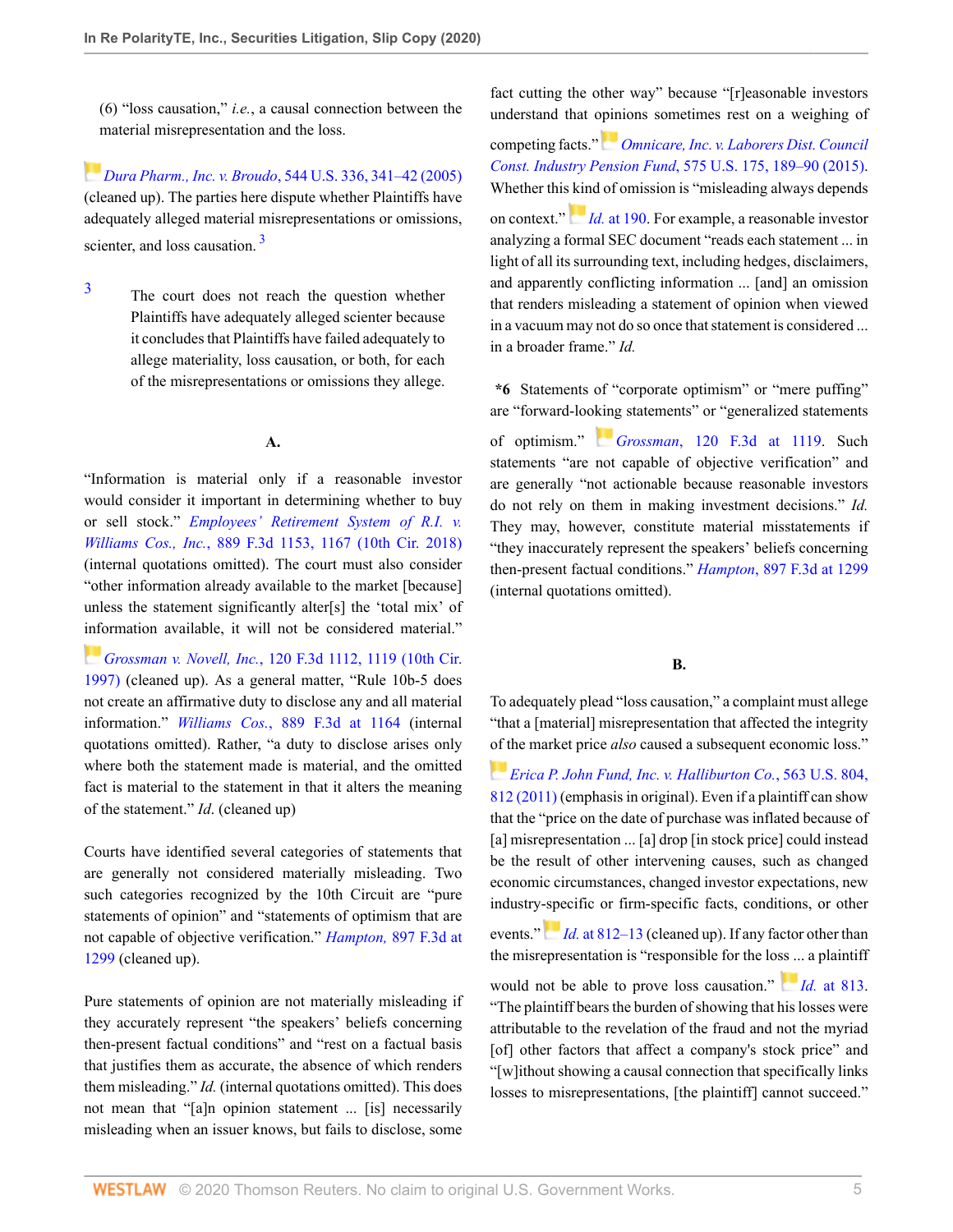# *[In re Williams Secs. Litig.-WCG Subclass](http://www.westlaw.com/Link/Document/FullText?findType=Y&serNum=2018160982&pubNum=0000506&originatingDoc=Id6e0c9e02e4111ebb8aed9085e1cb667&refType=RP&fi=co_pp_sp_506_1137&originationContext=document&vr=3.0&rs=cblt1.0&transitionType=DocumentItem&contextData=(sc.Search)#co_pp_sp_506_1137)*, 558 F.3d 1130, [1137 \(10th Cir. 2009\)](http://www.westlaw.com/Link/Document/FullText?findType=Y&serNum=2018160982&pubNum=0000506&originatingDoc=Id6e0c9e02e4111ebb8aed9085e1cb667&refType=RP&fi=co_pp_sp_506_1137&originationContext=document&vr=3.0&rs=cblt1.0&transitionType=DocumentItem&contextData=(sc.Search)#co_pp_sp_506_1137).

"Loss causation is easiest to show when a corrective disclosure reveals the fraud to the public and the price subsequently drops—assuming, of course, that the plaintiff could isolate the effects from any other intervening causes that could have contributed to the decline." *Id*. For a disclosure to be corrective, it does "not [need to] precisely mirror the earlier misrepresentation, but it must at least relate back to the misrepresentation an[d no](https://1.next.westlaw.com/Link/RelatedInformation/Flag?documentGuid=I8f126574fe2711ddb7e683ba170699a5&transitionType=InlineKeyCiteFlags&originationContext=docHeaderFlag&Rank=0&contextData=(sc.Search) )t to some other negative information

about the company." *Id.* [at 1140](http://www.westlaw.com/Link/Document/FullText?findType=Y&serNum=2018160982&pubNum=0000506&originatingDoc=Id6e0c9e02e4111ebb8aed9085e1cb667&refType=RP&fi=co_pp_sp_506_1140&originationContext=document&vr=3.0&rs=cblt1.0&transitionType=DocumentItem&contextData=(sc.Search)#co_pp_sp_506_1140).

Although the Tenth Circuit appears not to have squarely addressed the issue, various other circuits have held that a corrective disclosure must disclose nonpublic information. *See, e.g., [M](https://1.next.westlaw.com/Link/RelatedInformation/Flag?documentGuid=Ic6eecd037f5611e287a9c52cdddac4f7&transitionType=InlineKeyCiteFlags&originationContext=docHeaderFlag&Rank=0&contextData=(sc.Search) )eyer v. Green*[, 710 F.3d 1189, 1198 \(11th Cir.](http://www.westlaw.com/Link/Document/FullText?findType=Y&serNum=2029929383&pubNum=0000506&originatingDoc=Id6e0c9e02e4111ebb8aed9085e1cb667&refType=RP&fi=co_pp_sp_506_1198&originationContext=document&vr=3.0&rs=cblt1.0&transitionType=DocumentItem&contextData=(sc.Search)#co_pp_sp_506_1198) [2013\)](http://www.westlaw.com/Link/Document/FullText?findType=Y&serNum=2029929383&pubNum=0000506&originatingDoc=Id6e0c9e02e4111ebb8aed9085e1cb667&refType=RP&fi=co_pp_sp_506_1198&originationContext=document&vr=3.0&rs=cblt1.0&transitionType=DocumentItem&contextData=(sc.Search)#co_pp_sp_506_1198) ("a corrective disclo[sure](https://1.next.westlaw.com/Link/RelatedInformation/Flag?documentGuid=Ic12d86722b9211dfaad3d35f6227d4a8&transitionType=InlineKeyCiteFlags&originationContext=docHeaderFlag&Rank=0&contextData=(sc.Search) ) obviously must disclose new information" (cleaned up)); *[In re Omnicom Grp., Inc. Secs.](http://www.westlaw.com/Link/Document/FullText?findType=Y&serNum=2021499983&pubNum=0000506&originatingDoc=Id6e0c9e02e4111ebb8aed9085e1cb667&refType=RP&fi=co_pp_sp_506_511&originationContext=document&vr=3.0&rs=cblt1.0&transitionType=DocumentItem&contextData=(sc.Search)#co_pp_sp_506_511) Litig.*[, 597 F.3d 501, 511 \(2d Cir. 2010\)](http://www.westlaw.com/Link/Document/FullText?findType=Y&serNum=2021499983&pubNum=0000506&originatingDoc=Id6e0c9e02e4111ebb8aed9085e1cb667&refType=RP&fi=co_pp_sp_506_511&originationContext=document&vr=3.0&rs=cblt1.0&transitionType=DocumentItem&contextData=(sc.Search)#co_pp_sp_506_511) (finding the alleged corrective disclosures failed because "none ... purported to reveal some then-undisclosed fact"); *cf. [Hampton v.](http://www.westlaw.com/Link/Document/FullText?findType=Y&serNum=2042769151&pubNum=0000999&originatingDoc=Id6e0c9e02e4111ebb8aed9085e1cb667&refType=RP&originationContext=document&vr=3.0&rs=cblt1.0&transitionType=DocumentItem&contextData=(sc.Search)) Root9B Techs., Inc.*[, No. 15-cv-02152-MSK-MEH, 2016 WL](http://www.westlaw.com/Link/Document/FullText?findType=Y&serNum=2042769151&pubNum=0000999&originatingDoc=Id6e0c9e02e4111ebb8aed9085e1cb667&refType=RP&originationContext=document&vr=3.0&rs=cblt1.0&transitionType=DocumentItem&contextData=(sc.Search)) [9735744, at \\*6 n.6 \(D. Colo. Sept. 21, 2016\),](http://www.westlaw.com/Link/Document/FullText?findType=Y&serNum=2042769151&pubNum=0000999&originatingDoc=Id6e0c9e02e4111ebb8aed9085e1cb667&refType=RP&originationContext=document&vr=3.0&rs=cblt1.0&transitionType=DocumentItem&contextData=(sc.Search)) aff'd, [897 F.3d](http://www.westlaw.com/Link/Document/FullText?findType=Y&serNum=2045151247&pubNum=0000506&originatingDoc=Id6e0c9e02e4111ebb8aed9085e1cb667&refType=RP&originationContext=document&vr=3.0&rs=cblt1.0&transitionType=DocumentItem&contextData=(sc.Search)) [1291 \(10th Cir. 2018\)](http://www.westlaw.com/Link/Document/FullText?findType=Y&serNum=2045151247&pubNum=0000506&originatingDoc=Id6e0c9e02e4111ebb8aed9085e1cb667&refType=RP&originationContext=document&vr=3.0&rs=cblt1.0&transitionType=DocumentItem&contextData=(sc.Search)) (expressing doubt that a "publication ... which relied exclusively on publicly-available information ... can constitute the type of corrective disclosure" sufficient to demonstrate loss causation (cleaned up)).

This is especially true under an efficient market theory, such as that alleged by Plaintiffs here, *see* Dkt. No. 45 ¶ 312, where courts presume that "all publicly available information about [a se](https://1.next.westlaw.com/Link/RelatedInformation/Flag?documentGuid=Ic6eecd037f5611e287a9c52cdddac4f7&transitionType=InlineKeyCiteFlags&originationContext=docHeaderFlag&Rank=0&contextData=(sc.Search) )curity is reflected in the market price of the security."

*Meyer*[, 710 F.3d at 1197.](http://www.westlaw.com/Link/Document/FullText?findType=Y&serNum=2029929383&pubNum=0000506&originatingDoc=Id6e0c9e02e4111ebb8aed9085e1cb667&refType=RP&fi=co_pp_sp_506_1197&originationContext=document&vr=3.0&rs=cblt1.0&transitionType=DocumentItem&contextData=(sc.Search)#co_pp_sp_506_1197) In an efficient market, any information "released to the public is immediately digested and incorporated into the price of a security." *Id*. "A corollary of the efficient market hypothesis is that disclosure of confirmatory information—or information already known by the mark[et—](https://1.next.westlaw.com/Link/RelatedInformation/Flag?documentGuid=Ib407af6ceb6d11e0a06efc94fb34cdeb&transitionType=InlineKeyCiteFlags&originationContext=docHeaderFlag&Rank=0&contextData=(sc.Search) )will not cause a change in the stock price." *Id*.

(quoting *[FindWhat Investor Grp. v. FindWhat.com](http://www.westlaw.com/Link/Document/FullText?findType=Y&serNum=2026252602&pubNum=0000506&originatingDoc=Id6e0c9e02e4111ebb8aed9085e1cb667&refType=RP&fi=co_pp_sp_506_1310&originationContext=document&vr=3.0&rs=cblt1.0&transitionType=DocumentItem&contextData=(sc.Search)#co_pp_sp_506_1310)*, 658 [F.3d 1282, 1310 \(11th Cir. 2011\)\)](http://www.westlaw.com/Link/Document/FullText?findType=Y&serNum=2026252602&pubNum=0000506&originatingDoc=Id6e0c9e02e4111ebb8aed9085e1cb667&refType=RP&fi=co_pp_sp_506_1310&originationContext=document&vr=3.0&rs=cblt1.0&transitionType=DocumentItem&contextData=(sc.Search)#co_pp_sp_506_1310); *see also [Bricklayers and](http://www.westlaw.com/Link/Document/FullText?findType=Y&serNum=2033376212&pubNum=0000506&originatingDoc=Id6e0c9e02e4111ebb8aed9085e1cb667&refType=RP&fi=co_pp_sp_506_95&originationContext=document&vr=3.0&rs=cblt1.0&transitionType=DocumentItem&contextData=(sc.Search)#co_pp_sp_506_95) [Trowel Trades Int'l Pension Fund v. Credit Suisse Secs. \(USA\)](http://www.westlaw.com/Link/Document/FullText?findType=Y&serNum=2033376212&pubNum=0000506&originatingDoc=Id6e0c9e02e4111ebb8aed9085e1cb667&refType=RP&fi=co_pp_sp_506_95&originationContext=document&vr=3.0&rs=cblt1.0&transitionType=DocumentItem&contextData=(sc.Search)#co_pp_sp_506_95) LLC*[, 752 F.3d 82, 95 \(1st Cir. 2014\)](http://www.westlaw.com/Link/Document/FullText?findType=Y&serNum=2033376212&pubNum=0000506&originatingDoc=Id6e0c9e02e4111ebb8aed9085e1cb667&refType=RP&fi=co_pp_sp_506_95&originationContext=document&vr=3.0&rs=cblt1.0&transitionType=DocumentItem&contextData=(sc.Search)#co_pp_sp_506_95) ("disclosures ... [that] did no more than to provide gloss on public information ... [do] not [move a company's] share price in an efficient market"). It follows that "[c]orrective disclosures must present facts to the ma[rket](https://1.next.westlaw.com/Link/RelatedInformation/Flag?documentGuid=Ic6eecd037f5611e287a9c52cdddac4f7&transitionType=InlineKeyCiteFlags&originationContext=docHeaderFlag&Rank=0&contextData=(sc.Search) ) that are new, that is, publicly revealed for the first time." *Meyer*[, 710 F.3d at 1197–98](http://www.westlaw.com/Link/Document/FullText?findType=Y&serNum=2029929383&pubNum=0000506&originatingDoc=Id6e0c9e02e4111ebb8aed9085e1cb667&refType=RP&fi=co_pp_sp_506_1197&originationContext=document&vr=3.0&rs=cblt1.0&transitionType=DocumentItem&contextData=(sc.Search)#co_pp_sp_506_1197).

## **C.**

**\*7** To survive a motion to dismiss, a complaint typically must allege "enough [fac](https://1.next.westlaw.com/Link/RelatedInformation/Flag?documentGuid=Ib53eb62e07a011dcb035bac3a32ef289&transitionType=InlineKeyCiteFlags&originationContext=docHeaderFlag&Rank=0&contextData=(sc.Search) )ts to state a claim to relief that is

plausible on its face." *[Bell Atlantic Corp. v. Twombly](http://www.westlaw.com/Link/Document/FullText?findType=Y&serNum=2012293296&pubNum=0000780&originatingDoc=Id6e0c9e02e4111ebb8aed9085e1cb667&refType=RP&fi=co_pp_sp_780_570&originationContext=document&vr=3.0&rs=cblt1.0&transitionType=DocumentItem&contextData=(sc.Search)#co_pp_sp_780_570)*, 550 [U.S. 544, 570 \(2007\).](http://www.westlaw.com/Link/Document/FullText?findType=Y&serNum=2012293296&pubNum=0000780&originatingDoc=Id6e0c9e02e4111ebb8aed9085e1cb667&refType=RP&fi=co_pp_sp_780_570&originationContext=document&vr=3.0&rs=cblt1.0&transitionType=DocumentItem&contextData=(sc.Search)#co_pp_sp_780_570) "[P]laintiff must offer specific factual allegations to support each claim" and "mere 'labels and conclusions' " or "a formulaic rec[itati](https://1.next.westlaw.com/Link/RelatedInformation/Flag?documentGuid=I839d12ced4a011e0bc27967e57e99458&transitionType=InlineKeyCiteFlags&originationContext=docHeaderFlag&Rank=0&contextData=(sc.Search) )on of the elements of

a cause of action will not suffice." *[Kansas Penn Gaming,](http://www.westlaw.com/Link/Document/FullText?findType=Y&serNum=2025995723&pubNum=0000506&originatingDoc=Id6e0c9e02e4111ebb8aed9085e1cb667&refType=RP&fi=co_pp_sp_506_1214&originationContext=document&vr=3.0&rs=cblt1.0&transitionType=DocumentItem&contextData=(sc.Search)#co_pp_sp_506_1214) LLC v. Collins*[, 656 F.3d 1210, 1214 \(10th Cir. 2011\).](http://www.westlaw.com/Link/Document/FullText?findType=Y&serNum=2025995723&pubNum=0000506&originatingDoc=Id6e0c9e02e4111ebb8aed9085e1cb667&refType=RP&fi=co_pp_sp_506_1214&originationContext=document&vr=3.0&rs=cblt1.0&transitionType=DocumentItem&contextData=(sc.Search)#co_pp_sp_506_1214) "A claim has facial plausibility when the plaintiff pleads factual content that allows the court to draw the reasonable inference [that](https://1.next.westlaw.com/Link/RelatedInformation/Flag?documentGuid=I90623386439011de8bf6cd8525c41437&transitionType=InlineKeyCiteFlags&originationContext=docHeaderFlag&Rank=0&contextData=(sc.Search) ) the defendant is liable for the misconduct alleged."

*Ashcroft v. Iqbal*[, 556 U.S. 662, 678 \(2009\).](http://www.westlaw.com/Link/Document/FullText?findType=Y&serNum=2018848474&pubNum=0000780&originatingDoc=Id6e0c9e02e4111ebb8aed9085e1cb667&refType=RP&fi=co_pp_sp_780_678&originationContext=document&vr=3.0&rs=cblt1.0&transitionType=DocumentItem&contextData=(sc.Search)#co_pp_sp_780_678) In making this determination, the court "must accept all the well-pleaded allegations of the complaint as true and must construe them in the light most favorable to the plaintiff." *[Sylvia v. Wisler](http://www.westlaw.com/Link/Document/FullText?findType=Y&serNum=2043233974&pubNum=0000506&originatingDoc=Id6e0c9e02e4111ebb8aed9085e1cb667&refType=RP&fi=co_pp_sp_506_1313&originationContext=document&vr=3.0&rs=cblt1.0&transitionType=DocumentItem&contextData=(sc.Search)#co_pp_sp_506_1313)*, [875 F.3d 1307, 1313 \(10th Cir. 2017\).](http://www.westlaw.com/Link/Document/FullText?findType=Y&serNum=2043233974&pubNum=0000506&originatingDoc=Id6e0c9e02e4111ebb8aed9085e1cb667&refType=RP&fi=co_pp_sp_506_1313&originationContext=document&vr=3.0&rs=cblt1.0&transitionType=DocumentItem&contextData=(sc.Search)#co_pp_sp_506_1313)

The Private Securities Litigation Reform Act of 1995, however, "created a heightened pleading standard applicable to the first ... element[ ]" of Plaintiffs' claim. *[In re Gold](http://www.westlaw.com/Link/Document/FullText?findType=Y&serNum=2035289683&pubNum=0000506&originatingDoc=Id6e0c9e02e4111ebb8aed9085e1cb667&refType=RP&fi=co_pp_sp_506_1108&originationContext=document&vr=3.0&rs=cblt1.0&transitionType=DocumentItem&contextData=(sc.Search)#co_pp_sp_506_1108) Res. Corp. Secs. Litig.*[, 776 F.3d 1103, 1108–09 \(10th Cir.](http://www.westlaw.com/Link/Document/FullText?findType=Y&serNum=2035289683&pubNum=0000506&originatingDoc=Id6e0c9e02e4111ebb8aed9085e1cb667&refType=RP&fi=co_pp_sp_506_1108&originationContext=document&vr=3.0&rs=cblt1.0&transitionType=DocumentItem&contextData=(sc.Search)#co_pp_sp_506_1108) [2015\)](http://www.westlaw.com/Link/Document/FullText?findType=Y&serNum=2035289683&pubNum=0000506&originatingDoc=Id6e0c9e02e4111ebb8aed9085e1cb667&refType=RP&fi=co_pp_sp_506_1108&originationContext=document&vr=3.0&rs=cblt1.0&transitionType=DocumentItem&contextData=(sc.Search)#co_pp_sp_506_1108). For a complaint to survive a motion to dismiss under this statute, it must "specify each statement alleged to have been misleading, the reason or reasons why the statement is misleading, and, if an allegation regarding the statement or omission is made on information and belief, the complaint shall state with particularity all facts on which that belief is formed." 15 U.S.C.  $\S$  78u-4(b)(1)(B). In addition, if the alleged misleading statement is one of opinion, the "plaintiff [must] meet a higher pleading standard," adequately alleging that the opinion "inaccurately represent[ed] the speakers' belief concerning then-present factual conditions." *[Hampton](http://www.westlaw.com/Link/Document/FullText?findType=Y&serNum=2045151247&pubNum=0000506&originatingDoc=Id6e0c9e02e4111ebb8aed9085e1cb667&refType=RP&fi=co_pp_sp_506_1299&originationContext=document&vr=3.0&rs=cblt1.0&transitionType=DocumentItem&contextData=(sc.Search)#co_pp_sp_506_1299)*, [897 F.3d at 1299](http://www.westlaw.com/Link/Document/FullText?findType=Y&serNum=2045151247&pubNum=0000506&originatingDoc=Id6e0c9e02e4111ebb8aed9085e1cb667&refType=RP&fi=co_pp_sp_506_1299&originationContext=document&vr=3.0&rs=cblt1.0&transitionType=DocumentItem&contextData=(sc.Search)#co_pp_sp_506_1299) (cleaned up).

## **III.**

Plaintiffs allege that Defendants made numerous actionable misrepresentations. The parties agree that Dkt. No. 49-1 accurately catalogs these alleged misrepresentations. *See* Oral Argument at 1:03:19–01:03:34. The alleged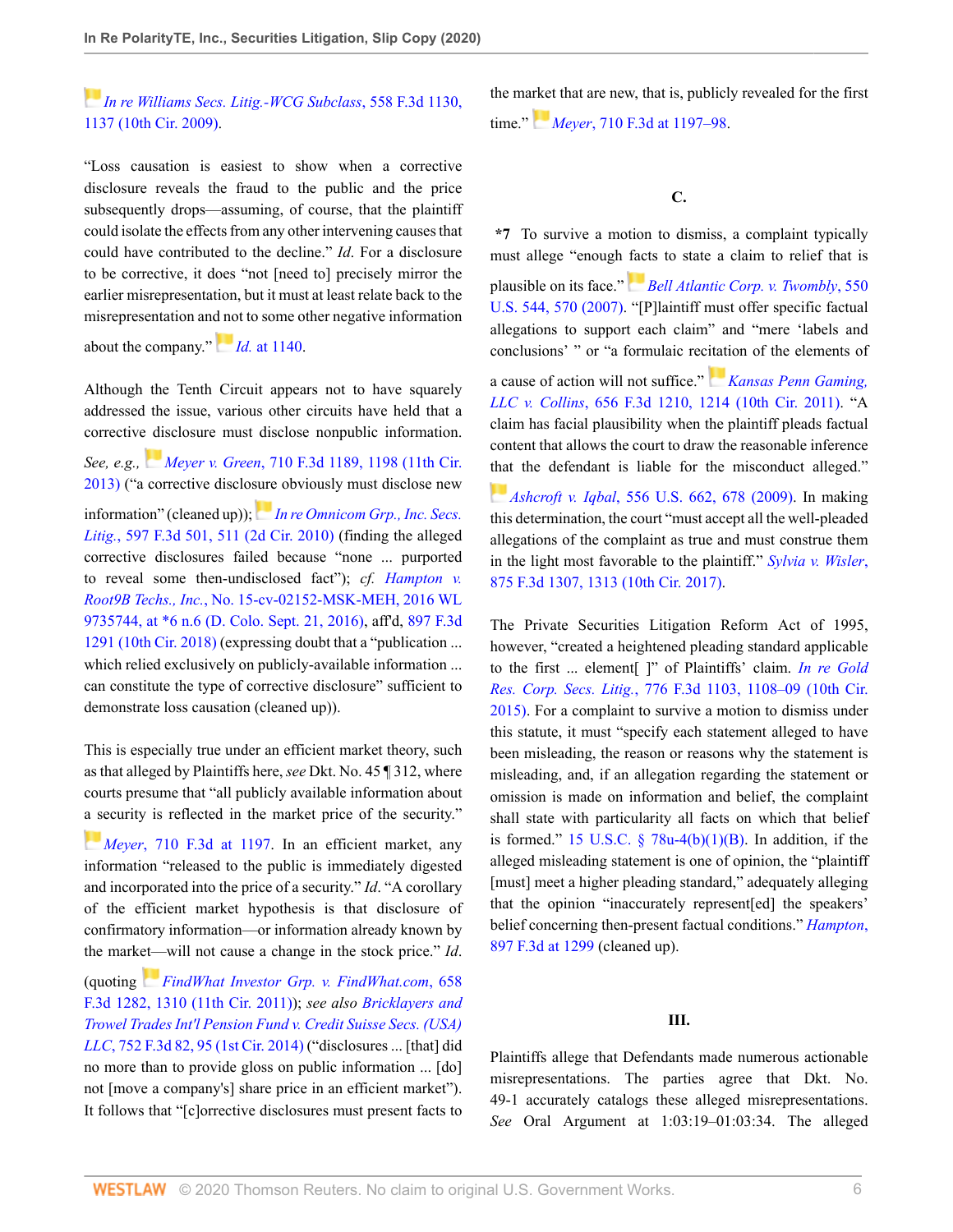misrepresentations fall into four categories: (A) statements relating to SkinTE's Section 361 registration; (B) statements relating to PolarityTE's manufacturing facilities; (C) statements relating to PolarityTE's patents or patent applications; and (D) a statement relating to pending or contemplated government proceedings against PolarityTE. *See* Dkt. No. 45; 49-1. The court concludes that Plaintiffs have failed to state a claim under Section 10(b) and Rule 10b-5 with regard to any of these statements.

## **A.**

Plaintiffs allege that various statements regarding SkinTE's Section 361 registration violated the statute and rule. Some of these statements appear to be statements of fact. Examples include PolarityTE's October 3, 2017, press release, its February 2, 2018, press release, and its March 14, 2018, Form S-3 filing. These statements all take some form of "SkinTE [ ] is registered with the United States Food and Drug Administration ... under Section 361." Dkt. No. 49-1 at 6 (emphasis omitted). Other statements, such as the ones made in PolarityTE's January 30, 2018, Form 10-K, or March 19, 2018, Form 10-Q, appear to be statements of opinion. Some of these take some form of PolarityTE "believe[s] ... SkinTE [to be] appropriately regulated by the FDA as 361 HCT/Ps." *Id.* at 4. Others address the specific requirements of Section  $361<sup>4</sup>$  $361<sup>4</sup>$  $361<sup>4</sup>$ . The court concludes that the statements of fact were true when made and that Plaintiffs have likely failed to allege facts supporting a reasonable inference that the statements of opinion amounted to material misrepresentations. In all events, the court concludes that Plaintiffs have failed adequately to allege loss causation with regard to any of these statements.

<span id="page-6-0"></span>[4](#page-6-1) These include statements that SkinTE was "autologous," "minimally manipulated" and "intended for homologous use." Dkt. No. 45 ¶¶ 43, 66. For purposes of this opinion, the court groups such statements with PolarityTE's more general assertions that SkinTE was appropriately registered under Section 361.

#### **1.**

**\*8** The statements that SkinTE was registered under Section 361, all of which were published before the most recent Form 10-Q filing and SkinTE's deregistration, were true. *See* Dkt. No. 45 ¶ 83. SkinTE was registered under Section 361 during the time when all these statements were made. *See* Dkt. Nos. 53-14; 53-15. These statements thus do not constitute material misrepresentations. [5](#page-6-2)

<span id="page-6-2"></span>[5](#page-6-3)

<span id="page-6-3"></span>To the extent Plaintiffs argue that these statements were misleading because they were not accompanied by disclosures that SkinTE was not appropriately registered under Section 361, this argument fails for essentially the same reasons set forth in Parts III.A.2 and III.A.3.

## **2.**

Plaintiffs contend that statements opining that SkinTE was appropriately registered under Section 361 registration were misleading "because they lacked any factual basis to justify the claim" that SkinTE "was appropriately registered and regulated under Section 361." Dkt. No. 60 at 21. But the court concludes that Plaintiffs have likely failed adequately to allege that these statements of opinion were materially false or misleading.

<span id="page-6-1"></span>As discussed, when alleging that a statement of opinion amounts to a material misrepresentation, Plaintiffs must "meet a higher pleading standard," alleging facts supporting a reasonable inference that the statement "inaccurately represent[ed] the speakers' belief concerning then-present factual conditions." *Hampton*[, 897 F.3d at 1299](http://www.westlaw.com/Link/Document/FullText?findType=Y&serNum=2045151247&pubNum=0000506&originatingDoc=Id6e0c9e02e4111ebb8aed9085e1cb667&refType=RP&fi=co_pp_sp_506_1299&originationContext=document&vr=3.0&rs=cblt1.0&transitionType=DocumentItem&contextData=(sc.Search)#co_pp_sp_506_1299). To the extent Plaintiffs offer any allegations that would support this conclusion, those allegations are conclusory. *See, e.g.*, Dkt. No. 45 ¶¶ 78, 84 (alleging why the statements were "materially false and/or misleading" but making no attempt to allege why the statements did not accurately reflect the speaker's belief).

In addition, Plaintiffs likely fail to allege facts supporting a reasonable inference that PolarityTE lacked any "factual basis" for these opinions. *Hampton*[, 897 F.3d at 1299.](http://www.westlaw.com/Link/Document/FullText?findType=Y&serNum=2045151247&pubNum=0000506&originatingDoc=Id6e0c9e02e4111ebb8aed9085e1cb667&refType=RP&fi=co_pp_sp_506_1299&originationContext=document&vr=3.0&rs=cblt1.0&transitionType=DocumentItem&contextData=(sc.Search)#co_pp_sp_506_1299) Neither Plaintiffs nor the authors of the investor research articles on which Plaintiffs rely claim to know the actual processes by which SkinTE is made. *See, e.g.*, Dkt. No. 45 ¶ 258 (Two of Dr. Lough's patent applications "*appear* to address the technology and *purported* invention underlying the SkinTE product" (emphasis added)); Dkt. No. 53-14 at 4 (*Seeking Alpha* July 2018 article admitting its authors "cannot find any statements by management describing what is done to a skin sample to turn it into the paste which is applied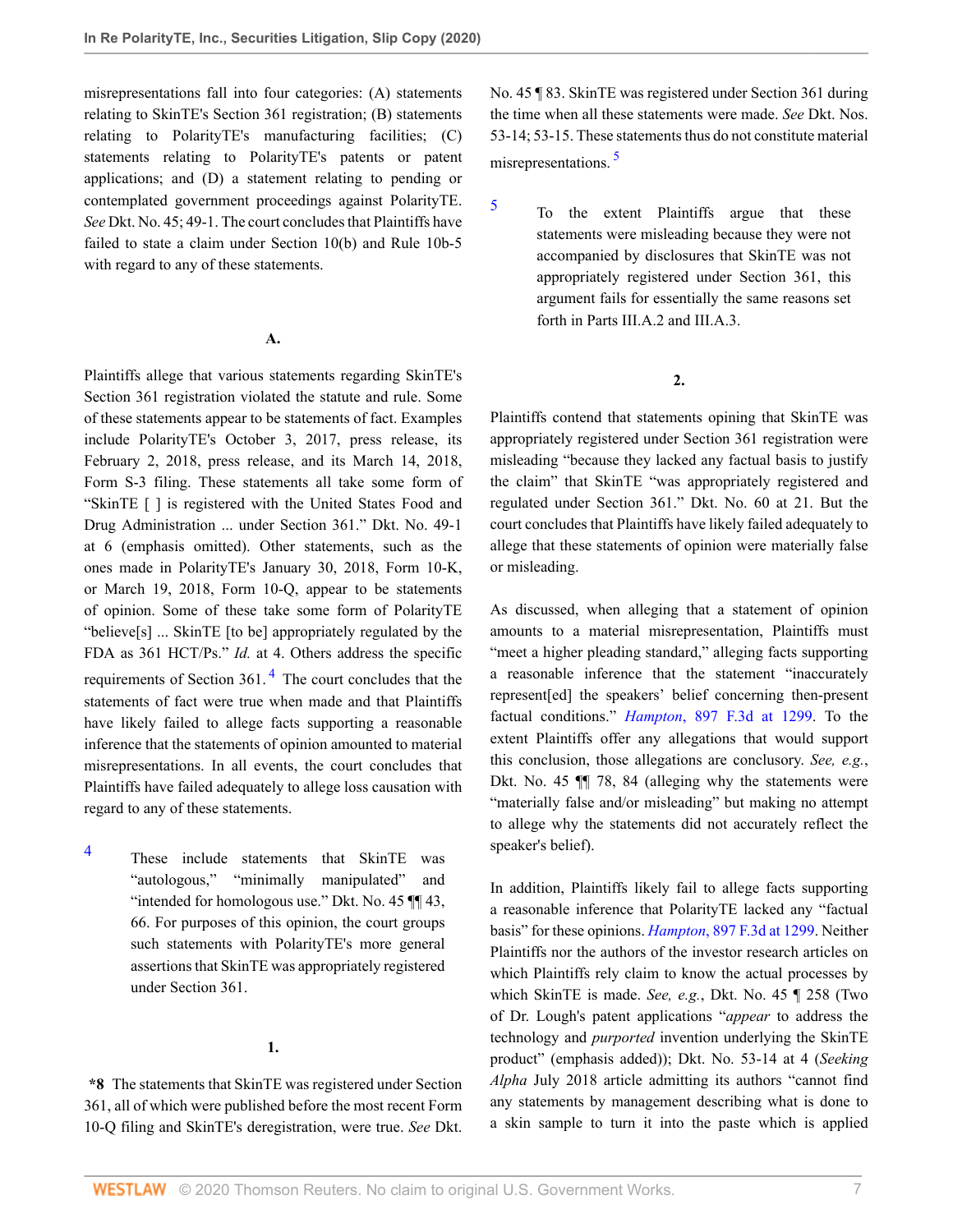to wounds"). Although Plaintiffs and the articles base their assertions that SkinTE's registration was improper on "patent application[s], the Lough Papers ... [and] description[s] of the SkinTE product in [PolarityTE's] SEC filing[s] and business presentation," Dkt. No. 45 ¶ 268, they acknowledge that they do not in fact know "[w]hat is [in] the final SkinTE product." Dkt. No. 53-15 at 14. Furthermore, the articles on which Plaintiffs rely at least partially disagreed with each other. *Compare* Dkt. No. 53-14 at 4, 5 (*Seeking Alpha* article opining that although SkinTE "violates the minimal manipulation" and "not combined with another article" requirements for Section 361 registration, it "obviously meets the other requirements [since] the skin is not applied in the same surgical procedure, is intended for homologous use only, and does not have systemic or metabolic effects" (cleaned up)), *with* Dkt. No. 53-15 at 9 (*Ozgur Ogut* article questioning "how SkinTE meets the first, second, and third criteria" for Section 361 registration). Given that neither Plaintiffs nor the articles on which they rely can identify the processes used to create SkinTE, and that the articles disagreed in their analysis of whether SkinTE satisfied certain requirements for Section 361 registration, it is difficult to conclude that Plaintiffs have plausibly alleged that PolarityTE lacked any factual basis for its opinion statements that SkinTE was appropriately registered under Section 361.

**\*9** To be sure, in its Form 10-Q for the quarterly period ending June 30, 2020, PolarityTE disclosed that after "informal, voluntary discussions between [PolarityTE] and the FDA," the FDA's "preliminary assessment is that SkinTE does not meet the requirements to be regulated" under Section 361, and that SkinTE "should be regulated under Section 351" instead. Dkt. No. 81 at 3. Following these discussions, PolarityTE "re-evaluated [its] regulatory approach and determined it is prudent to submit an investigational new drug application (IND), and thereafter a biologics license application (BLA) for SkinTE, and to adjust the focus of [its] commercial effort for SkinTE." *Id.* Plaintiffs argue that this is evidence that "Defendants misled investors during the Class Period by claiming that SkinTE was appropriately registered and regulated under Section 361 ... when, in fact, SkinTE did not meet the Section 361 registration criteria." Dkt. No. 80 at 1–2. This new filing does not change the court's assessment, however. It still seems likely that Plaintiffs have failed to allege facts supporting the reasonable inference that the opinion statements "inaccurately represent[ed] [PolarityTE's] belief concerning then-present factual conditions" at the time these statements were made and that PolarityTE lacked any "factual basis" for these opinions. *Hampton*[, 897 F.3d at 1299.](http://www.westlaw.com/Link/Document/FullText?findType=Y&serNum=2045151247&pubNum=0000506&originatingDoc=Id6e0c9e02e4111ebb8aed9085e1cb667&refType=RP&fi=co_pp_sp_506_1299&originationContext=document&vr=3.0&rs=cblt1.0&transitionType=DocumentItem&contextData=(sc.Search)#co_pp_sp_506_1299)

**3.**

The court need not definitively determine whether Plaintiffs have adequately alleged that PolarityTE's statements regarding SkinTE's registration were material misrepresentations, however, because it concludes that Plaintiffs have failed adequately to allege loss causation through a corrective disclosure. (They have not attempted to allege loss causation in any other way.) The *Seeking Alpha* and *Ozgur Ogut* articles are not corrective disclosures [bec](https://1.next.westlaw.com/Link/RelatedInformation/Flag?documentGuid=Ic12d86722b9211dfaad3d35f6227d4a8&transitionType=InlineKeyCiteFlags&originationContext=docHeaderFlag&Rank=0&contextData=(sc.Search) )ause they do not reveal "some-then undisclosed fact."

*[In re Omnicom Grp.](http://www.westlaw.com/Link/Document/FullText?findType=Y&serNum=2021499983&pubNum=0000506&originatingDoc=Id6e0c9e02e4111ebb8aed9085e1cb667&refType=RP&fi=co_pp_sp_506_511&originationContext=document&vr=3.0&rs=cblt1.0&transitionType=DocumentItem&contextData=(sc.Search)#co_pp_sp_506_511)*, 597 F.3d at 511; *see also[Meyer](http://www.westlaw.com/Link/Document/FullText?findType=Y&serNum=2029929383&pubNum=0000506&originatingDoc=Id6e0c9e02e4111ebb8aed9085e1cb667&refType=RP&fi=co_pp_sp_506_1198&originationContext=document&vr=3.0&rs=cblt1.0&transitionType=DocumentItem&contextData=(sc.Search)#co_pp_sp_506_1198)*, [710 F.3d at 1198](http://www.westlaw.com/Link/Document/FullText?findType=Y&serNum=2029929383&pubNum=0000506&originatingDoc=Id6e0c9e02e4111ebb8aed9085e1cb667&refType=RP&fi=co_pp_sp_506_1198&originationContext=document&vr=3.0&rs=cblt1.0&transitionType=DocumentItem&contextData=(sc.Search)#co_pp_sp_506_1198) (to be corrective, a disclosure "obviously must disclose new information."). Indeed, Plaintiffs appear to admit that the information contained in the two articles was "widely disseminated" before publication. Dkt. No. 60 at 36. In addition, all of the sources on which these articles base their conclusions were publicly available: the *Seeking Alpha* article based its conclusion that the SkinTE "process violates the minimal manipulation requirement" on PolarityTE's publicly available patent applications, Dkt. 53-14 at 4–5, and the *Ozgur Ogut* article rested its assertion that "PolarityTE's technology raise[s] the question of how SkinTE meets the first, second, and third criteria" for Section 361 registration on PolarityTE's 2017 10K SEC filing, patent applications, and Dr. Lough's published scientific papers, Dkt. 53-15. Given these articles' exclusive reliance on information gleaned from public filings and other publicly available sources, they do not constitute corrective disclosures and thus fail to establish loss

causation. *See [M](https://1.next.westlaw.com/Link/RelatedInformation/Flag?documentGuid=Ic6eecd037f5611e287a9c52cdddac4f7&transitionType=InlineKeyCiteFlags&originationContext=docHeaderFlag&Rank=0&contextData=(sc.Search) )eyer*[, 710 F.3d at 1198.](http://www.westlaw.com/Link/Document/FullText?findType=Y&serNum=2029929383&pubNum=0000506&originatingDoc=Id6e0c9e02e4111ebb8aed9085e1cb667&refType=RP&fi=co_pp_sp_506_1198&originationContext=document&vr=3.0&rs=cblt1.0&transitionType=DocumentItem&contextData=(sc.Search)#co_pp_sp_506_1198)

To be sure, some cases have held that expert analysis of publicly available information can constitute a corrective disclosure. For example, in *Public Employees' Retirement System of Mississippi, Puerto Rico Teachers' Retirement System v. Amedisys*, the Fifth Circuit held that a Yale professor's article "analyz[ing] Medicare records to determine how often between 2005 and 2008 various home health companies sent therapists to patients' homes during a 60 day treatment period and whether such visits coincided with Medicare financial incentives" constituted a corrective disclosure even though it relied on publicly available data because the data was "complex" and "understandable only through expert analysis." [769 F.3d 313, 318, 323 \(5th](http://www.westlaw.com/Link/Document/FullText?findType=Y&serNum=2034493108&pubNum=0000506&originatingDoc=Id6e0c9e02e4111ebb8aed9085e1cb667&refType=RP&fi=co_pp_sp_506_318&originationContext=document&vr=3.0&rs=cblt1.0&transitionType=DocumentItem&contextData=(sc.Search)#co_pp_sp_506_318) [Cir. 2014\)](http://www.westlaw.com/Link/Document/FullText?findType=Y&serNum=2034493108&pubNum=0000506&originatingDoc=Id6e0c9e02e4111ebb8aed9085e1cb667&refType=RP&fi=co_pp_sp_506_318&originationContext=document&vr=3.0&rs=cblt1.0&transitionType=DocumentItem&contextData=(sc.Search)#co_pp_sp_506_318). Here, by contrast, there is no indication that the anonymous authors of the articles on which Plaintiffs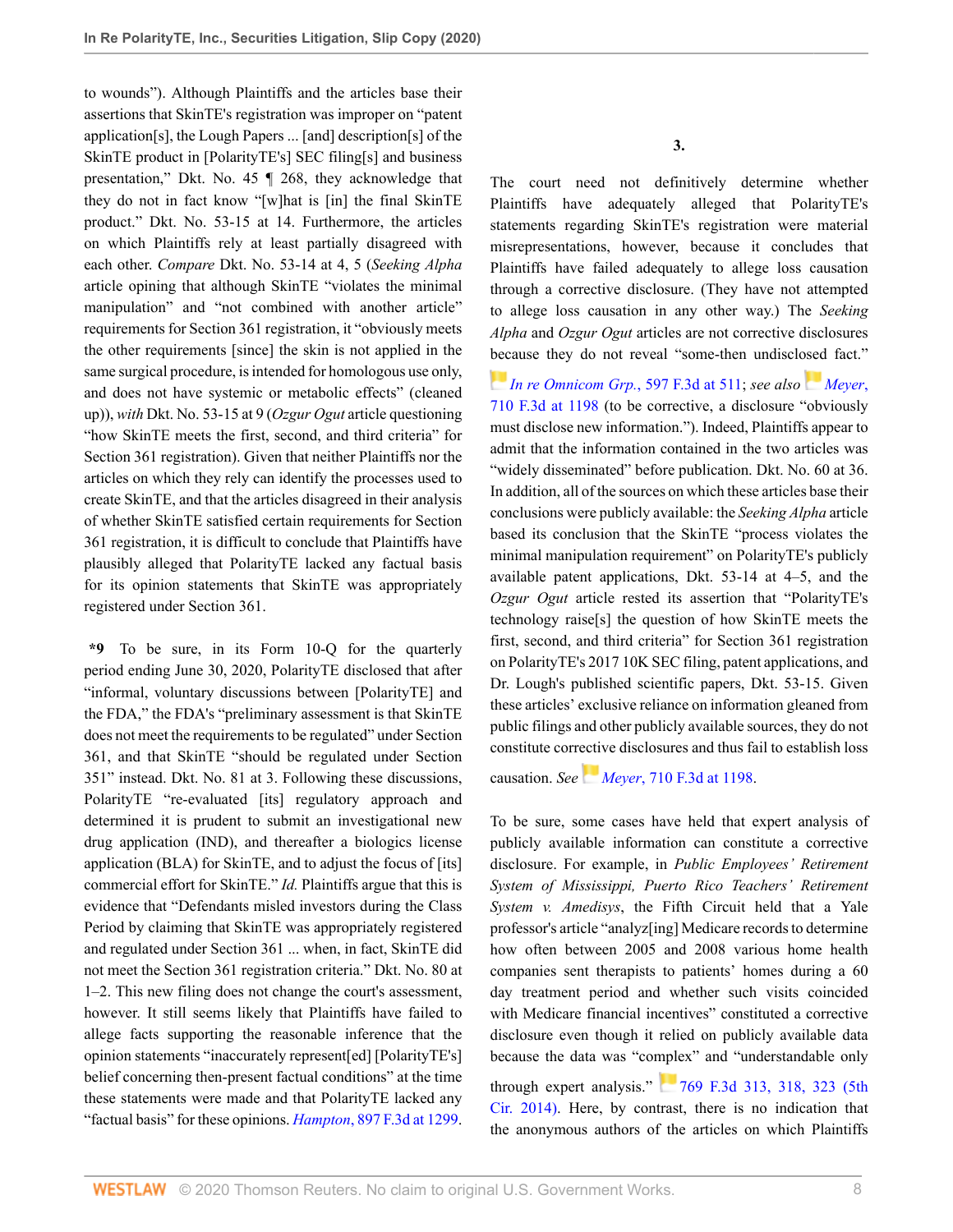rely had any expertise beyond that of careful investors. *See* Dkt. No. 53-14; 53-15. Indeed, the authors of the *Seeking Alpha* article candidly acknowledged that they were "far from lawyers or specialists in regenerative medicine" and accordingly cautioned readers to "not take our word as gospel." Dkt. No. 53-14 at 5. Under these circumstances, the court concludes that these articles do not present the sort of expert analysis that might constitute corrective disclosures despite their reliance on publicly available information. *See Miller v. PCM, Inc.*[, 2018 WL 5099722, at \\*11](http://www.westlaw.com/Link/Document/FullText?findType=Y&serNum=2045807598&pubNum=0000999&originatingDoc=Id6e0c9e02e4111ebb8aed9085e1cb667&refType=RP&originationContext=document&vr=3.0&rs=cblt1.0&transitionType=DocumentItem&contextData=(sc.Search))*–*12 (C.D. [Cal. Jan. 3, 2018\)](http://www.westlaw.com/Link/Document/FullText?findType=Y&serNum=2045807598&pubNum=0000999&originatingDoc=Id6e0c9e02e4111ebb8aed9085e1cb667&refType=RP&originationContext=document&vr=3.0&rs=cblt1.0&transitionType=DocumentItem&contextData=(sc.Search)) (finding the *Seeking Alpha* article failed to qualify as a corrective disclosure in part because the author possessed no expertise).

#### **B.**

**\*10** Plaintiffs also allege that two statements made by Dr. Lough regarding PolarityTE's manufacturing facilities are actionable. First, Dr. Lough stated on a September 12, 2018, conference call that PolarityTE had "designed and built [its] first scalable biomedical manufacturing facility" and "moved [its] manufacturing headquarters to a new 200,000-squarefoot facility in Salt Lake City ... which [was] designed [to] support the manufacturing of SkinTE." Dkt. No. 49-1 at 8– 9 (emphasis omitted). The next day Dr. Lough stated on another conference call that PolarityTE's new manufacturing headquarters had

> very large clean rooms ... [that] contain essentially smaller clean rooms or ... laminar flow glow lights that are boxes that are in them, which allows us to turnover products much more quickly and efficiently, and sort of creating a little bit more of ... an assembly mechanism in order for us to maintain the absolute utmost aseptic technique, the best quality checks and assessment possible.

*Id*. Plaintiffs allege that these statements were materially false or misleading because in July 2018, FDA inspectors had issued a Form 483 after inspecting the new facilities listing eight "violations relating to the manufacture of SkinTE." Dkt. No. 60 at 23; *see also* Dkt. No. 45 ¶ 24. The court, however, concludes that the first statement was true when made and that Plaintiffs have failed to allege facts supporting a reasonable inference that the second statement was materially false or misleading.

**1.**

The statement that PolarityTE had moved its manufacturing headquarters to a new 200,000-square-foot facility in Salt Lake City appears true on its face, and Plaintiffs have not alleged any facts to the contrary. Nor do Plaintiffs allege that this facility was not PolarityTE's "first scalable biomedical manufacturing facility" or that it was not "designed [to] support the manufacturing of SkinTE." Dkt. No. 45 ¶ 104 (emphasis omitted).

Plaintiffs have failed to allege how PolarityTE's receipt of a Form 483 would render these materially false or misleading, since a Form 483 notes only possible "violations of FDA standards," *id.* ¶ 213—there is no allegation that, for example, the Form somehow indicated that PolarityTE had not in fact moved or that the new facility was not designed to manufacture SkinTE. Plaintiffs have likewise failed plausibly to allege that Dr. Lough had any duty to disclose the receipt of the Form 483 in connection with this statement, since there is no plausible basis to think that receipt of the Form somehow "alters the meaning of the statement" made. *[Williams Cos.](http://www.westlaw.com/Link/Document/FullText?findType=Y&serNum=2044509516&pubNum=0000506&originatingDoc=Id6e0c9e02e4111ebb8aed9085e1cb667&refType=RP&fi=co_pp_sp_506_1164&originationContext=document&vr=3.0&rs=cblt1.0&transitionType=DocumentItem&contextData=(sc.Search)#co_pp_sp_506_1164)* [889 F.3d at 1164](http://www.westlaw.com/Link/Document/FullText?findType=Y&serNum=2044509516&pubNum=0000506&originatingDoc=Id6e0c9e02e4111ebb8aed9085e1cb667&refType=RP&fi=co_pp_sp_506_1164&originationContext=document&vr=3.0&rs=cblt1.0&transitionType=DocumentItem&contextData=(sc.Search)#co_pp_sp_506_1164) (emphasis omitted).

**2.**

The statements made on the second conference call are best characterized as statements of "corporate optimism," ["me](https://1.next.westlaw.com/Link/RelatedInformation/Flag?documentGuid=I7fdf17b4942811d9a707f4371c9c34f0&transitionType=InlineKeyCiteFlags&originationContext=docHeaderFlag&Rank=0&contextData=(sc.Search) )re puffing," or "generalized statements of optimism."

*Grossman*[, 120 F.3d at 1119.](http://www.westlaw.com/Link/Document/FullText?findType=Y&serNum=1997168063&pubNum=0000506&originatingDoc=Id6e0c9e02e4111ebb8aed9085e1cb667&refType=RP&fi=co_pp_sp_506_1119&originationContext=document&vr=3.0&rs=cblt1.0&transitionType=DocumentItem&contextData=(sc.Search)#co_pp_sp_506_1119) Such statements are generally "not actionable," *id.*, unless "they inaccurately represent the speakers' beliefs concerning then-present factual conditions." *Hampton*[, 897 F.3d at 1299](http://www.westlaw.com/Link/Document/FullText?findType=Y&serNum=2045151247&pubNum=0000506&originatingDoc=Id6e0c9e02e4111ebb8aed9085e1cb667&refType=RP&fi=co_pp_sp_506_1299&originationContext=document&vr=3.0&rs=cblt1.0&transitionType=DocumentItem&contextData=(sc.Search)#co_pp_sp_506_1299) (internal quotations omitted). Plaintiffs only allegation that could conceivably support an inference that Dr. Lough did not believe what he said is that PolarityTE had received the Form 483 two months earlier. And while Dr. Lough did not mention PolarityTE's receipt of this form, such an omission is itself actionable "only where both the statement made is material, and the omitted fact is material to the statement in that it alters the meaning of the statement." *Williams Cos.*[, 889 F.3d at 1164](http://www.westlaw.com/Link/Document/FullText?findType=Y&serNum=2044509516&pubNum=0000506&originatingDoc=Id6e0c9e02e4111ebb8aed9085e1cb667&refType=RP&fi=co_pp_sp_506_1164&originationContext=document&vr=3.0&rs=cblt1.0&transitionType=DocumentItem&contextData=(sc.Search)#co_pp_sp_506_1164) (cleaned up).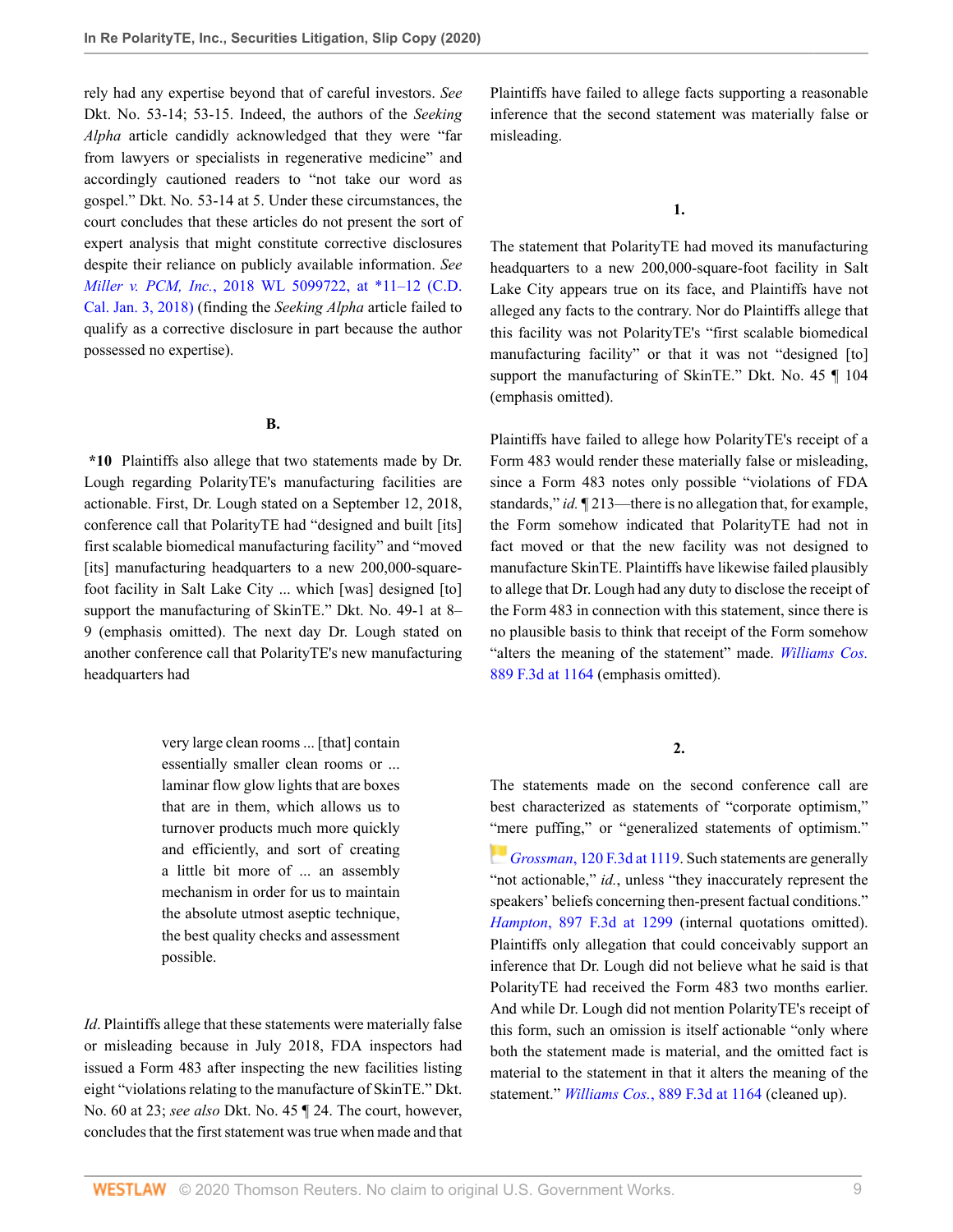A Form 483, however, does "not represent a final Agency determination regarding compliance" but rather "lists observations made by the FDA representative(s) during the inspection." Dkt. No. 53-16 at 1. Indeed, in this case it appears that the FDA ultimately "closed the inspection with a Voluntary Action Indicated classification," reflecting an agency determination that "the allegedly objectionable conditions [did] not meet the threshold of regulatory significance." Dkt. No. 49 at 23 n.11 (cleaned up).  $\frac{6}{1}$  $\frac{6}{1}$  $\frac{6}{1}$ 

<span id="page-9-0"></span>[6](#page-9-1) To be sure, the FDA had not yet closed the inspection at the time the statement was made and did not do so until after the proposed class period. *See* Dkt. No. 60 at 10. But this outcome does underscore that a Form 483 is not a final agency determination and does not necessarily evidence material regulatory violations.

**\*11** In addition, two months had passed between the inspection and Dr. Lough's statements, and it appears that PolarityTE had made at least some improvements to its processes in response to the Form 483. To be sure, Plaintiffs argue that "a letter from the FDA shows that [the FDA] was not satisfied with Defendants' response." Dkt. No. 60 at 25. But PolarityTE had not yet received this letter at the time of Dr. Lough's statements. *See* Dkt. No. 49-1 at 9. Nor did the letter suggest that PolarityTE had not attempted to address the concerns raised in the Form 483. Rather, it provides "concerns and comments regarding [PolarityTE's] responses designed to assist" PolarityTE moving forward. Dkt. No. 61-4 at 3. Among other things, the letter acknowledged that PolarityTE had "made some improvements to [its] environmental monitoring system" though it found that its "procedure still allow[ed] for high microbiological action levels." *Id.*

In light of these considerations, the court concludes that PolarityTE's receipt of the Form 483 does not support a reasonable inference that Dr. Lough did not believe the "puffing" statements of "corporate optimism" that he made on the second conference call and that, even assuming these "generalized statements of optimism" were somehow material, the receipt of the Form 483 did not "alte[r] the meaning" of these statements.

<span id="page-9-1"></span>Plaintiffs also allege that various statements regarding PolarityTE's patent applications violated Section 10(b) and Rule 10(b)(5). Some of these statements simply stated that Dr. Lough or PolarityTE had "pending patent applications." *E.g.,* Dkt. No. 49-1 at 3. Others, however, represented that PolarityTE's technology was "patented." *E.g.,* Dkt. No. 45 ¶ 7 (PolarityTE is the "owner of a novel regenerative medicine and tissue engineering platform developed and patented by Dr. Lough" (emphasis omitted)). Plaintiffs allege these statements constituted material misrepresentations because none of PolarityTE's technology was in fact patented. In addition, Plaintiffs allege that Defendants failed to disclose prior USPTO Non-Final and Final rejections of Dr. Lough's patent applications. *See, e.g.,* Dkt. No. 45 ¶¶ 6–8. The court, however, concludes that the statements regarding "pending patent applications" were true and that Plaintiffs have likely failed adequately to allege that the false statements that PolarityTE's technology was "patented" were material. In all events, Plaintiffs have again failed adequately to allege loss causation.

**1.**

As an initial matter, the statements that PolarityTE and Dr. Lough had "pending patent applications" were true. As explained earlier, neither the USPTO's Non-Final nor its Final rejection terminated these applications: "there is no such thing as a terminal rejection. Prosecution terminates with either an issued patent or an abandonment of the application." Dkt. No. 53-19 at 5. These statements thus do not constitute material misrepresentations. For the same reason, Defendants had no duty to disclose the rejections in connection with these statements, since the rejections did not "alte[r] the meaning of the statement[s]." *Williams Cos.*[, 889 F.3d at 1164](http://www.westlaw.com/Link/Document/FullText?findType=Y&serNum=2044509516&pubNum=0000506&originatingDoc=Id6e0c9e02e4111ebb8aed9085e1cb667&refType=RP&fi=co_pp_sp_506_1164&originationContext=document&vr=3.0&rs=cblt1.0&transitionType=DocumentItem&contextData=(sc.Search)#co_pp_sp_506_1164) (cleaned up).

**2.**

To be sure, Plaintiffs allege that on several occasions PolarityTE and Dr. Lough falsely described their technology as "patented." *See* Dkt. No. 45 ¶¶ 51, 53, 57, 68. When considered as part of the "total mix" of information readily available to a reasonable investor, however, the court [con](https://1.next.westlaw.com/Link/RelatedInformation/Flag?documentGuid=I7fdf17b4942811d9a707f4371c9c34f0&transitionType=InlineKeyCiteFlags&originationContext=docHeaderFlag&Rank=0&contextData=(sc.Search) )cludes that these false statements were likely not material.

*Grossman*[, 120 F.3d at 1119.](http://www.westlaw.com/Link/Document/FullText?findType=Y&serNum=1997168063&pubNum=0000506&originatingDoc=Id6e0c9e02e4111ebb8aed9085e1cb667&refType=RP&fi=co_pp_sp_506_1119&originationContext=document&vr=3.0&rs=cblt1.0&transitionType=DocumentItem&contextData=(sc.Search)#co_pp_sp_506_1119)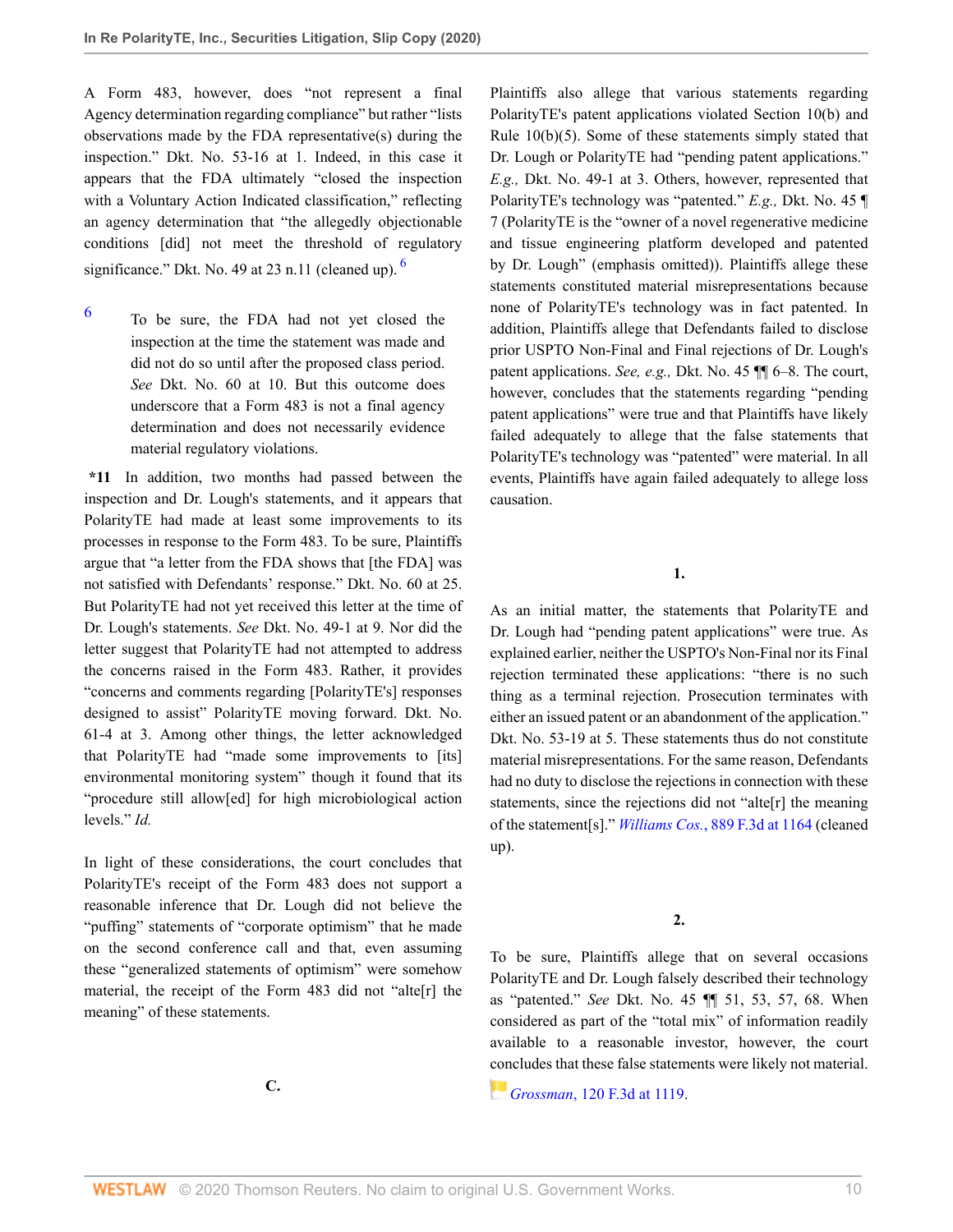The "total mix" of available information included, for example, Majesco's December 7, 2016, Form 8-K, which disclosed that PolarityTE's technology was "not currently protected by issued patents," and that PolarityTE could not "ensure that any of its pending patent applications [would] result in issued patents." Dkt. No. 53-3 at 8; *see also [United](http://www.westlaw.com/Link/Document/FullText?findType=Y&serNum=2034895509&pubNum=0000506&originatingDoc=Id6e0c9e02e4111ebb8aed9085e1cb667&refType=RP&fi=co_pp_sp_506_1238&originationContext=document&vr=3.0&rs=cblt1.0&transitionType=DocumentItem&contextData=(sc.Search)#co_pp_sp_506_1238) [Food & Commercial Workers Union Local 880 Pension](http://www.westlaw.com/Link/Document/FullText?findType=Y&serNum=2034895509&pubNum=0000506&originatingDoc=Id6e0c9e02e4111ebb8aed9085e1cb667&refType=RP&fi=co_pp_sp_506_1238&originationContext=document&vr=3.0&rs=cblt1.0&transitionType=DocumentItem&contextData=(sc.Search)#co_pp_sp_506_1238) [Fund v. Chesapeake Energy Corp.](http://www.westlaw.com/Link/Document/FullText?findType=Y&serNum=2034895509&pubNum=0000506&originatingDoc=Id6e0c9e02e4111ebb8aed9085e1cb667&refType=RP&fi=co_pp_sp_506_1238&originationContext=document&vr=3.0&rs=cblt1.0&transitionType=DocumentItem&contextData=(sc.Search)#co_pp_sp_506_1238)*, 774 F.3d 1229, 1238 [\(10th Cir. 2014\)](http://www.westlaw.com/Link/Document/FullText?findType=Y&serNum=2034895509&pubNum=0000506&originatingDoc=Id6e0c9e02e4111ebb8aed9085e1cb667&refType=RP&fi=co_pp_sp_506_1238&originationContext=document&vr=3.0&rs=cblt1.0&transitionType=DocumentItem&contextData=(sc.Search)#co_pp_sp_506_1238) (explaining that a reasonable investor would consider "public documents" as part of the "total mix" of available information). It also included PolarityTE's January 30, 2018, Form 10-K and its March 19, 2018, Form 10-Q, both of which likewise explicitly cautioned investors that the company could not "ensure that any of the pending patent applications we acquire, have acquired, or may file will result in issued patents," Dkt. No. 49-1 at 5–6, as well as information readily available on the USPTO website, from which a reasonable investor could confirm the status of these patent applications.<sup>[7](#page-10-0)</sup>

<span id="page-10-1"></span><span id="page-10-0"></span>[7](#page-10-1) Using an internet search engine, the court was able to ascertain the status of Dr. Lough's patent application within a matter of minutes.

**\*12** Indeed, the conflicting statements made by PolarityTE and Dr. Lough regarding the status of the patent applications would likely give a reasonable investor sufficient pause to warrant independent verification. As the Tenth Circuit has explained, "a 'reasonable investor' is neither an ostrich, hiding her head in the sand from relevant information, nor a child, unable to understand the facts and risks of investing." *[Chesapeake Energy Corp.](http://www.westlaw.com/Link/Document/FullText?findType=Y&serNum=2034895509&pubNum=0000506&originatingDoc=Id6e0c9e02e4111ebb8aed9085e1cb667&refType=RP&fi=co_pp_sp_506_1238&originationContext=document&vr=3.0&rs=cblt1.0&transitionType=DocumentItem&contextData=(sc.Search)#co_pp_sp_506_1238)*, 774 F.3d at 1238 (cleaned up). And given the wealth of public information regarding the status of PolarityTE and Dr. Lough's patent applications "already available to the market," the false statements that PolarityTE's technology was "patented" likely failed to ["sig](https://1.next.westlaw.com/Link/RelatedInformation/Flag?documentGuid=I7fdf17b4942811d9a707f4371c9c34f0&transitionType=InlineKeyCiteFlags&originationContext=docHeaderFlag&Rank=0&contextData=(sc.Search) )nificantly alte[r] the 'total mix' of information available."

*Grossman*[, 120 F.3d at 1119](http://www.westlaw.com/Link/Document/FullText?findType=Y&serNum=1997168063&pubNum=0000506&originatingDoc=Id6e0c9e02e4111ebb8aed9085e1cb667&refType=RP&fi=co_pp_sp_506_1119&originationContext=document&vr=3.0&rs=cblt1.0&transitionType=DocumentItem&contextData=(sc.Search)#co_pp_sp_506_1119); *see also [Phillips v. LCI](http://www.westlaw.com/Link/Document/FullText?findType=Y&serNum=1999212315&pubNum=0000506&originatingDoc=Id6e0c9e02e4111ebb8aed9085e1cb667&refType=RP&fi=co_pp_sp_506_617&originationContext=document&vr=3.0&rs=cblt1.0&transitionType=DocumentItem&contextData=(sc.Search)#co_pp_sp_506_617) Int'l, Inc.*[, 190 F.3d 609, 617 \(4th Cir. 1999\)](http://www.westlaw.com/Link/Document/FullText?findType=Y&serNum=1999212315&pubNum=0000506&originatingDoc=Id6e0c9e02e4111ebb8aed9085e1cb667&refType=RP&fi=co_pp_sp_506_617&originationContext=document&vr=3.0&rs=cblt1.0&transitionType=DocumentItem&contextData=(sc.Search)#co_pp_sp_506_617) ("even lies are not actionable when an investor possesses information [suff](https://1.next.westlaw.com/Link/RelatedInformation/Flag?documentGuid=I4be22d6c94ac11d9bc61beebb95be672&transitionType=InlineKeyCiteFlags&originationContext=docHeaderFlag&Rank=0&contextData=(sc.Search) )icient to call the misrepresentation into question" (quoting

*[Teamsters Local 282 Pension Trust Fund v. Angelos](http://www.westlaw.com/Link/Document/FullText?findType=Y&serNum=1985125616&pubNum=0000350&originatingDoc=Id6e0c9e02e4111ebb8aed9085e1cb667&refType=RP&fi=co_pp_sp_350_529&originationContext=document&vr=3.0&rs=cblt1.0&transitionType=DocumentItem&contextData=(sc.Search)#co_pp_sp_350_529)*, 762 [F.2d 522, 529 \(7th Cir. 1985\)](http://www.westlaw.com/Link/Document/FullText?findType=Y&serNum=1985125616&pubNum=0000350&originatingDoc=Id6e0c9e02e4111ebb8aed9085e1cb667&refType=RP&fi=co_pp_sp_350_529&originationContext=document&vr=3.0&rs=cblt1.0&transitionType=DocumentItem&contextData=(sc.Search)#co_pp_sp_350_529) (cleaned up)).

The cases cited by Plaintiffs in opposing this conclusion are distinguishable and unpersuasive. The decision in *Litwin v. Blackstone Group, L.P.*, for example, is factually distinguishable. There, the court found that publicly available information, the "potential future impact" of which was completely unknown by investors and "not even mentioned in Blackstone's Registration Statement," could not be "considered part of the 'total mix' of information already

available to investors."  $634$  F.3d 706, 718–19 (2d Cir. [2011\).](http://www.westlaw.com/Link/Document/FullText?findType=Y&serNum=2024560999&pubNum=0000506&originatingDoc=Id6e0c9e02e4111ebb8aed9085e1cb667&refType=RP&fi=co_pp_sp_506_718&originationContext=document&vr=3.0&rs=cblt1.0&transitionType=DocumentItem&contextData=(sc.Search)#co_pp_sp_506_718) Here, by contrast, PolarityTE's corporate disclosures repeatedly addressed the pendency of the company's patent applications, explaining how different potential outcomes could affect the company's success. *See, e.g.,* Dkt. No. 49-1 at 5–6. Plaintiffs also quote from the decision in *United Paperworkers Int'l Union v. International Paper Co.*, in support of their argument that because "the [patent] Rejections were not 'widely reported,' " information found on USPTO's website cannot be "part of the total mix" of information available to investors. Dkt. No. 60 at 21 (quoting [985 F.2d 1190, 1199 \(2d Cir. 1993\)\)](http://www.westlaw.com/Link/Document/FullText?findType=Y&serNum=1993049866&pubNum=0000350&originatingDoc=Id6e0c9e02e4111ebb8aed9085e1cb667&refType=RP&fi=co_pp_sp_350_1199&originationContext=document&vr=3.0&rs=cblt1.0&transitionType=DocumentItem&contextData=(sc.Search)#co_pp_sp_350_1199). But the court in that case actually held that "[t]he 'total mix' of information may also include 'information already in the public domain *a[nd](https://1.next.westlaw.com/Link/RelatedInformation/Flag?documentGuid=I1a1899d08b9811d99a6fdc806bf1638e&transitionType=InlineKeyCiteFlags&originationContext=docHeaderFlag&Rank=0&contextData=(sc.Search) )* facts known *or* reasonably available to the

shareholders.' " *[United Paperworkers](http://www.westlaw.com/Link/Document/FullText?findType=Y&serNum=1993049866&pubNum=0000350&originatingDoc=Id6e0c9e02e4111ebb8aed9085e1cb667&refType=RP&fi=co_pp_sp_350_1199&originationContext=document&vr=3.0&rs=cblt1.0&transitionType=DocumentItem&contextData=(sc.Search)#co_pp_sp_350_1199)*, 985 F.2d at 1199 (emphasis added). As discussed, information on the USPTO website was reasonably available to investors. And the court finds the decision in *Kronfeld v. Trans World Airlines, Inc.* not only distinguishable, but unpersuasive given its outdated assumptions and t[he abse](https://1.next.westlaw.com/Link/RelatedInformation/Flag?documentGuid=Ic78df743955c11d9a707f4371c9c34f0&transitionType=InlineKeyCiteFlags&originationContext=docHeaderFlag&Rank=0&contextData=(sc.Search) )nce of a fraud-on-the market theory in that case. *See* [832 F.2d 726, 736 \(2d Cir. 1987\).](http://www.westlaw.com/Link/Document/FullText?findType=Y&serNum=1987136177&pubNum=0000350&originatingDoc=Id6e0c9e02e4111ebb8aed9085e1cb667&refType=RP&fi=co_pp_sp_350_736&originationContext=document&vr=3.0&rs=cblt1.0&transitionType=DocumentItem&contextData=(sc.Search)#co_pp_sp_350_736) More generally, the court notes that all of these decisions are from the Second Circuit, which reads § 10(b) and Rule 10b-5

"broadly" compared to other Circuits. *[PPM America, Inc. v.](http://www.westlaw.com/Link/Document/FullText?findType=Y&serNum=1995037798&pubNum=0000345&originatingDoc=Id6e0c9e02e4111ebb8aed9085e1cb667&refType=RP&fi=co_pp_sp_345_299&originationContext=document&vr=3.0&rs=cblt1.0&transitionType=DocumentItem&contextData=(sc.Search)#co_pp_sp_345_299)*

**3.**

*Marriott Corp*[, 875 F. Supp. 289, 299 \(D. Md. 1995\).](http://www.westlaw.com/Link/Document/FullText?findType=Y&serNum=1995037798&pubNum=0000345&originatingDoc=Id6e0c9e02e4111ebb8aed9085e1cb667&refType=RP&fi=co_pp_sp_345_299&originationContext=document&vr=3.0&rs=cblt1.0&transitionType=DocumentItem&contextData=(sc.Search)#co_pp_sp_345_299)

Regardless of whether these false statements were material, moreover, Plaintiffs once again fail adequately to allege loss causation. Plaintiffs allege that the October 2017 *Seeking Alpha* and June 2018 *Citron* articles were corrective disclosures because "[t]he market was alerted to Defendants' misrepresentations regarding SkinTE's patent status." Dkt. No. 60 at 35. But the October 2017 *Seeking Alpha* article simply reiterated information from PolarityTE's *publicly available* SEC filings. *See* Dkt. No. 45 ¶ 111; Dkt. No. 53-12. And the *Citron* article acknowledged that it "cut and pasted" the information on which it relied "from the USPTO website." Dkt. No. 53-13. Because these internet articles merely repackaged publicly available information without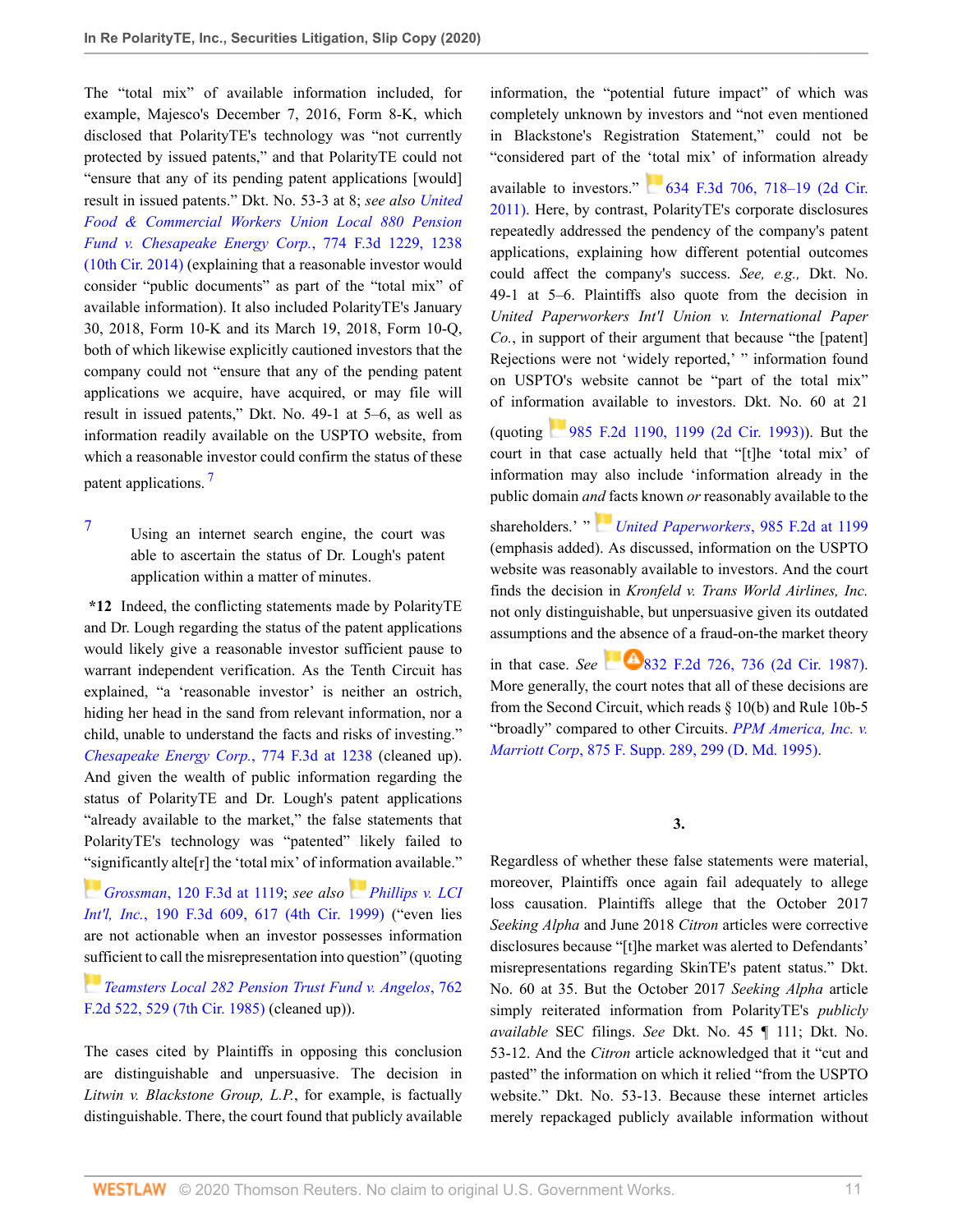technical, expert, or authoritative analysis, they revealed no new information to the market and thus were not corrective

disclosures. *See, e.g., Meyer*[, 710 F.3d at 1198](http://www.westlaw.com/Link/Document/FullText?findType=Y&serNum=2029929383&pubNum=0000506&originatingDoc=Id6e0c9e02e4111ebb8aed9085e1cb667&refType=RP&fi=co_pp_sp_506_1198&originationContext=document&vr=3.0&rs=cblt1.0&transitionType=DocumentItem&contextData=(sc.Search)#co_pp_sp_506_1198) (no loss causation where the alleged corrective disclosure relied on information gleaned from public filings and other publicly available sources). Plaintiffs have alleged no other theory of loss causation.

#### **D.**

**\*13** Finally, Plaintiffs allege that PolarityTE's statement on January 14, 2019, that no "governmental proceedings are pending against us or, to our knowledge, contemplated against us," Dkt. No. 45 ¶ 109 (emphasis omitted), was materially false or misleading because PolarityTE did not disclose that it had previously received a document request from the SEC, a fact that Plaintiffs claim made it "obvious that an investigation was being contemplated." Dkt. No. 60 at 26. The court rejects this contention and concludes that Plaintiffs have failed to allege facts supporting a reasonable inference that this statement was materially false.

At the time this statement was made, the only alleged action taken by the SEC was an inquiry and request for documents "relating to subjects addressed in the [investment research] reports." Dkt. No. 45 ¶ 109. This document request occurred immediately after PolarityTE "notified [multiple regulatory bodies] of suspected significant illegal trading in [PolarityTE's] securities" that "appear[ed] to be in strategic coordination with the publication of" the investment research articles. Dkt. No. 53-17 at 2. But an isolated document request is not an investigation, and it seems unreasonable to infer that Defendants expected an SEC investiga[tion](https://1.next.westlaw.com/Link/RelatedInformation/Flag?documentGuid=Idee30ff8565211d997e0acd5cbb90d3f&transitionType=InlineKeyCiteFlags&originationContext=docHeaderFlag&Rank=0&contextData=(sc.Search) ) based solely on

the alleged document request. *Cf., e.g.*, *[Home Ins. Co. of](http://www.westlaw.com/Link/Document/FullText?findType=Y&serNum=1996163770&pubNum=0000345&originatingDoc=Id6e0c9e02e4111ebb8aed9085e1cb667&refType=RP&fi=co_pp_sp_345_839&originationContext=document&vr=3.0&rs=cblt1.0&transitionType=DocumentItem&contextData=(sc.Search)#co_pp_sp_345_839) Ill. v. Spectrum Info. Techs.*[, 930 F. Supp. 825, 839 \(E.D.N.Y.](http://www.westlaw.com/Link/Document/FullText?findType=Y&serNum=1996163770&pubNum=0000345&originatingDoc=Id6e0c9e02e4111ebb8aed9085e1cb667&refType=RP&fi=co_pp_sp_345_839&originationContext=document&vr=3.0&rs=cblt1.0&transitionType=DocumentItem&contextData=(sc.Search)#co_pp_sp_345_839) [1996\)](http://www.westlaw.com/Link/Document/FullText?findType=Y&serNum=1996163770&pubNum=0000345&originatingDoc=Id6e0c9e02e4111ebb8aed9085e1cb667&refType=RP&fi=co_pp_sp_345_839&originationContext=document&vr=3.0&rs=cblt1.0&transitionType=DocumentItem&contextData=(sc.Search)#co_pp_sp_345_839) ("[Plaintiff] implausibly argues that [Defendant] failed to disclose the SEC Inquiry ... [as] any other litigation.... Plainly, the SEC Inquiry did not constitute any type of litigation." (cleaned up).

Even accepting Plaintiffs' claim that an investigation was obviously contemplated, however, PolarityTE did not represent that no *investigation* was pending or contemplated. Rather, it stated that no "governmental *proceedings* are pending against us or, to our knowledge, contemplated against us." Dkt. No. 45 ¶ 109 (cleaned up). But "[a]n investigation on its own is not a 'pending legal proceeding'

until it reaches a stage when the agency or prosecutorial authority makes kn[own](https://1.next.westlaw.com/Link/RelatedInformation/Flag?documentGuid=I20f866c0af5211e9ba33b03ae9101fb2&transitionType=InlineKeyCiteFlags&originationContext=docHeaderFlag&Rank=0&contextData=(sc.Search) ) that it is contemplating filing suit or

bringing charges." *[Plymouth County Retirement System](http://www.westlaw.com/Link/Document/FullText?findType=Y&serNum=2048757263&pubNum=0000999&originatingDoc=Id6e0c9e02e4111ebb8aed9085e1cb667&refType=RP&originationContext=document&vr=3.0&rs=cblt1.0&transitionType=DocumentItem&contextData=(sc.Search)) v. Patterson Companies, Inc.*[, No. 18-cv-871 \(MJD/SER\),](http://www.westlaw.com/Link/Document/FullText?findType=Y&serNum=2048757263&pubNum=0000999&originatingDoc=Id6e0c9e02e4111ebb8aed9085e1cb667&refType=RP&originationContext=document&vr=3.0&rs=cblt1.0&transitionType=DocumentItem&contextData=(sc.Search)) [2019 WL 3336119, at \\*14 \(D. Minn. July 25, 2019\)](http://www.westlaw.com/Link/Document/FullText?findType=Y&serNum=2048757263&pubNum=0000999&originatingDoc=Id6e0c9e02e4111ebb8aed9085e1cb667&refType=RP&originationContext=document&vr=3.0&rs=cblt1.0&transitionType=DocumentItem&contextData=(sc.Search)) (quoting *[Richman v. Goldman Sachs Grp., Inc.](http://www.westlaw.com/Link/Document/FullText?findType=Y&serNum=2027960620&pubNum=0004637&originatingDoc=Id6e0c9e02e4111ebb8aed9085e1cb667&refType=RP&fi=co_pp_sp_4637_272&originationContext=document&vr=3.0&rs=cblt1.0&transitionType=DocumentItem&contextData=(sc.Search)#co_pp_sp_4637_272)*, 868 F. Supp. 2d [261, 272 \(S.D.N.Y. 2012\)](http://www.westlaw.com/Link/Document/FullText?findType=Y&serNum=2027960620&pubNum=0004637&originatingDoc=Id6e0c9e02e4111ebb8aed9085e1cb667&refType=RP&fi=co_pp_sp_4637_272&originationContext=document&vr=3.0&rs=cblt1.0&transitionType=DocumentItem&contextData=(sc.Search)#co_pp_sp_4637_272)); *see also [In Re Lions Gate](http://www.westlaw.com/Link/Document/FullText?findType=Y&serNum=2038155091&pubNum=0007903&originatingDoc=Id6e0c9e02e4111ebb8aed9085e1cb667&refType=RP&fi=co_pp_sp_7903_18&originationContext=document&vr=3.0&rs=cblt1.0&transitionType=DocumentItem&contextData=(sc.Search)#co_pp_sp_7903_18) [Entertainment Corp. Secs. Litig.](http://www.westlaw.com/Link/Document/FullText?findType=Y&serNum=2038155091&pubNum=0007903&originatingDoc=Id6e0c9e02e4111ebb8aed9085e1cb667&refType=RP&fi=co_pp_sp_7903_18&originationContext=document&vr=3.0&rs=cblt1.0&transitionType=DocumentItem&contextData=(sc.Search)#co_pp_sp_7903_18)*, 165 F. Supp. 3d 1, 18 [\(S.D.N.Y. 2016\)](http://www.westlaw.com/Link/Document/FullText?findType=Y&serNum=2038155091&pubNum=0007903&originatingDoc=Id6e0c9e02e4111ebb8aed9085e1cb667&refType=RP&fi=co_pp_sp_7903_18&originationContext=document&vr=3.0&rs=cblt1.0&transitionType=DocumentItem&contextData=(sc.Search)#co_pp_sp_7903_18) (an SEC "investigation [is only] a 'pending legal proceeding' or one 'known to be contemplated by governmental authorities' " when the SEC "decide[s] whether it [will] charge ... [defendants] with securities violations"). Since the SEC had not informed PolarityTE that it was "contemplating filing suit or bringing charges," there was no reason for PolarityTE to assume that any proceeding was contemplated against it.

\* \* \*

Plaintiffs have thus failed to state a claim under Section 10(b) and Rule 10(b)-5 based on any of the misrepresentations they allege.

#### **IV.**

Because Plaintiffs have failed to state a claim under Section 10(b) and Rule 10(b)-5, they have also failed to state a claim for control-person liability under Section 20(a), and the court accordingly dismisses their claims for violations

of that provision as well. *See [City of Philadelphia v.](http://www.westlaw.com/Link/Document/FullText?findType=Y&serNum=2001764868&pubNum=0000506&originatingDoc=Id6e0c9e02e4111ebb8aed9085e1cb667&refType=RP&fi=co_pp_sp_506_1270&originationContext=document&vr=3.0&rs=cblt1.0&transitionType=DocumentItem&contextData=(sc.Search)#co_pp_sp_506_1270) Fleming Companies, Inc.*[, 264 F.3d 1245, 1270 \(10th Cir.](http://www.westlaw.com/Link/Document/FullText?findType=Y&serNum=2001764868&pubNum=0000506&originatingDoc=Id6e0c9e02e4111ebb8aed9085e1cb667&refType=RP&fi=co_pp_sp_506_1270&originationContext=document&vr=3.0&rs=cblt1.0&transitionType=DocumentItem&contextData=(sc.Search)#co_pp_sp_506_1270) [2001\)](http://www.westlaw.com/Link/Document/FullText?findType=Y&serNum=2001764868&pubNum=0000506&originatingDoc=Id6e0c9e02e4111ebb8aed9085e1cb667&refType=RP&fi=co_pp_sp_506_1270&originationContext=document&vr=3.0&rs=cblt1.0&transitionType=DocumentItem&contextData=(sc.Search)#co_pp_sp_506_1270) ("To state a prima facie case [under Section 20(a) ], the plaintiff must establish (1) a primary violation of the securities law" (cleaned up)).

<span id="page-11-0"></span>\* \* \*

For the foregoing reasons, the court **GRANTS** Plaintiffs' motion for judicial notice and **GRANTS** Defendants' motions to dismiss. Because Plaintiffs have not filed a motion seeking leave to amend their complaint, this action will be dismissed with prejudice. <sup>[8](#page-12-0)</sup>